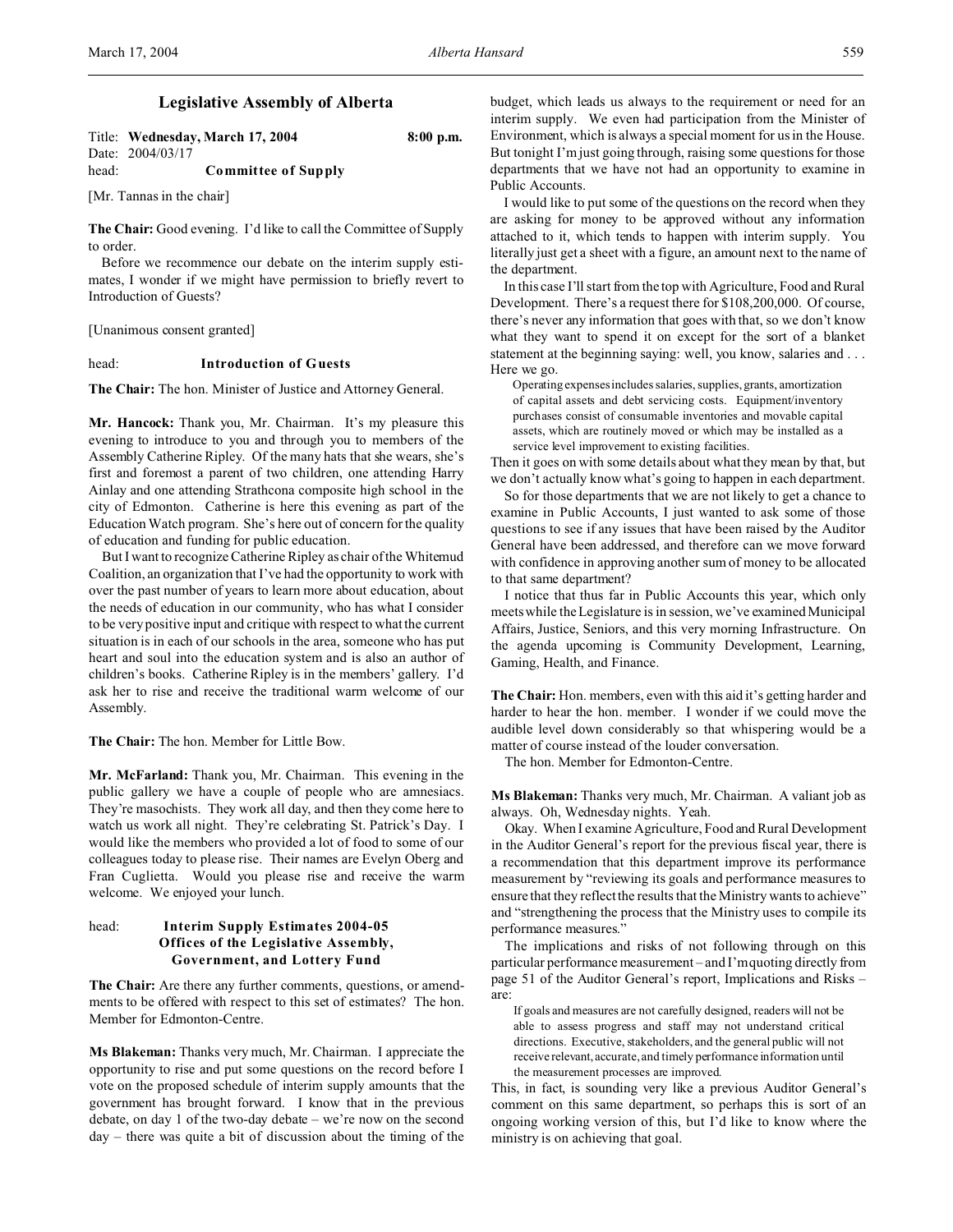There's also a numbered recommendation, number 4, appearing on page 52 of the Auditor General's report recommending that "the Agriculture Financial ServicesCorporation award insurance benefits in accordance with its lack of moisture insurance contracts." In addition, on page 53, an unnumbered recommendation recommending that

the Agriculture Financial Services Corporation improve control over its information technology (IT) by:

- obtaining assurance on technical aspects of its computer control environment; and
- implementing appropriate controls for two of its commercial loan systems.

I believe those are the numbered and unnumbered recommendations appearing for the Agriculture, Food and Rural Development.

## **Mrs. McClellan:** I missed the second one.

**Ms Blakeman:** The second one was numbered recommendation 4, appearing on page 52: "Agriculture Financial Services Corporation award insurance benefits in accordance with its lack of moisture . . ." Okay.

## **Mrs. McClellan:** What was the one before that?

**Ms Blakeman:** That was performance measurements before it, and after it was another Agriculture Financial Services Corp.

Okay. Children's Services. On page 59, then, of the Auditor General's report in the Department of Children's Services, recommendation 5, that "Children's Services improve the Authorities' strategic management information systems." In Children's Services the amount being asked for as an interim supply is \$184 million, not an amount of money to be sniffed at in any way, shape, or form. But we do need certain controls and processes in place. I'm interested in hearing from whoever's speaking for Children's Services tonight whether there has been progress on addressing that concern raised by the Auditor General.

#### *8:10*

The implication of not following through on that is considerable. "Without good strategic management information, Authorities risk making improper decisions and not achieving their goals." Well, yeah, we'd like to know how well they've done on that before we approve for them another \$184 million.

There's also a key recommendation, which is sort of the gold star on the top 10 hit parade of the Auditor General's concerns. There's a key recommendation, recommendation 6, appearing on page 66 of the Auditor General's report for Children's Services recommending that the department "improve monitoring of services provided by the Delegated First Nation Agencies." The implication of not meeting that is that "the Department's review of each DFNA's compliance with standards set by the Department is not comprehensive; therefore, non-compliance with standards may occur."

I have notes in my book which tell me I probably have already asked the other recommendations that are raised here. Oh, no, I haven't. Okay.

Recommendation 7, appearing on page 68, recommending that the Ministry of Children's Services "improve its systems to recover expenses from providing services to children and families ordinarily resident-on-reserve." That's a repeated recommendation, Mr. Chairman; it also appeared as recommendation 7 in 2002. Of course, the implications there are that "inadequate cost recovery processes could prevent the Department from recovering all eligible costs."

Contract management systems. There's an unnumbered recom-

mendation that the Department of Children's Services "strengthen the processes used to award and manage contracts." Again, that's a repeated recommendation. So there is some struggle in this department that is requesting \$184 million for three months of operation to achieve this if we have repeated recommendations being made.

Another unnumbered recommendation, appearing on page 75, that the ministry "ensure that the Authorities' business plans are approved before the start of the year." Mr. Chairman, what a concept, truly what a good concept to have business plans approved before the start of the year.

I'm sure that as I move along, I will find that that same recommendation is likely appearing in the Department of Health and Wellness, where we know that the regional health authorities might have just had their business plans approved for the fiscal year that is almost done, but it's also possible that that didn't happen yet. Maybe the minister can address that.

Under the next department that I'm not likely to be able to examine in Public Accounts, we're looking at Economic Development. We have recommendation 10 recommending that the Ministry of Economic Development "revise its business plan to clearly demonstrate the desired results each core business is to achieve, and ensure its performance measures demonstrate the Ministry's contribution to results."

Now, Economic Development is requesting \$14.4 million. Last year it requested \$11.445 million, and the year before that \$8.56 million. So I'm detecting a trend here, Mr. Chairman. It seems to be that not only do we keep coming back and asking for interim supply, but every year this particular department asks for more money and with no description of what they're going to use it on other than a sort of blanket one. They seem to be having some trouble with their business plans, which is a little frightening considering that we're talking about the Department of Economic Development, which is I think supposed be all about business plans.

Another unnumbered recommendation, also appearing on page 89, recommends that the department "expand its business plan discussion of significant environmental factors and risks, including setting out their relationship to the strategic priorities stated in the plan."

On page 90 another unnumbered recommendation, that the ministry "streamline its operational planning process and improve guidance on operational plans provided to divisions/branches."

Another unnumbered one, on page 91 of the Auditor General's report, recommends that

the Ministry of Economic Development accelerate the implementation of its internal performance measurement framework for each division and branch, including developing logic models or similar tools, and improve its internal reporting process.

The implications of not doing that are that the "business plan may not be fully achieved unless, and until, the Ministry's Managing for Results systems are more effectively implemented."

Examining the Department of Energy, Mr. Chairman, another department that just seems to want to get more, have more, spend more, in 2002-03 this particular department requested an interim supply of \$40.5 million, last year \$47.13 million, and this year \$50.2 million. Hard to rein this minister in, I tell you.

All right. We're looking at the Auditor General's comments for the Department of Energy, which, I regret, we will probably be unlikely to scrutinize through Public Accounts because, of course, the committee limits itself to only sitting . . .

**Mr. MacDonald:** Would you like to see the budget for Public Accounts increased for this?

**Ms Blakeman:** Well, Public Accounts can in fact meet outside of the sitting, but the government members continually vote not to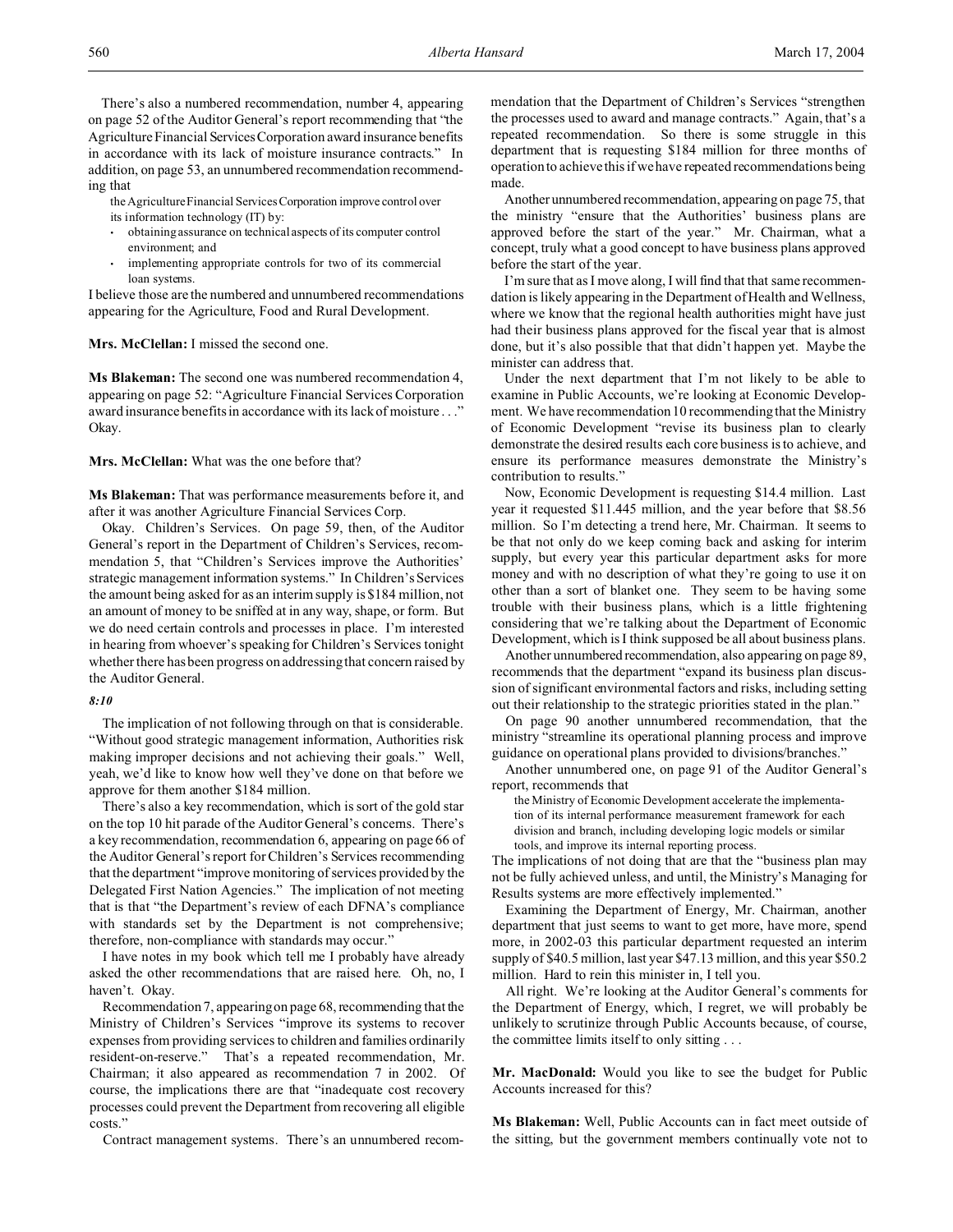So on the Department of Energy I would like the minister to answer the question, please, appearing on page 95 regarding whether the recommendation that "the Department of Energy assess whether the royalty reduction programs are achieving their intended objectives" has in fact been dealt with. The implication and risk of this is that

without timely reviews, the Department cannot assess whether program objectives are being met and if royalties need to be adjusted. Timely information assists in resolving any uncertainty about the results of these programs.

A numbered recommendation appearing on page 96, Mr. Chairman, again for the Department of Energy, recommends that "the Department of Energy document and communicate the objectives of the Alberta Royalty Tax Credit program and develop measures to assess whether the program is meeting its objectives." Well, I'd like to know whether that has in fact happened. I'm sure the minister, given the amount of heckling he's doing, is going to stand up and speak, and I'm looking forward to him answering the questions.

Appearing on page 97 of the Auditor General's report is another unnumbered recommendation. It recommends that the Department of Energy

- improve the communication of its needs for assurance on well and production data to the EUB
- evaluate the extent of audit work done on well and production data by the EUB in relation to its needs.

The implications and risks of not implementing this recommendation, Mr. Chairman, are that the department "cannot be sure of the completeness and accuracy of well and production data that it uses to calculate Crown royalty revenues. Royalties may be foregone if the data used in royalty calculations is inaccurate." That means that the government does not get revenue that it was expecting, and it's going to have to get that revenue from somewhere else, probably out of the pockets of Albertans. So it's important that we have accurate data and that we get every single royalty penny that we're entitled to.

## *8:20*

The Department of Environment, one of my best hecklers. I'm hoping he's in tonight to be able to answer the questions on the record. A numbered recommendation, recommendation 12, appearing on page 103 of the Auditor General's report, especially for the Minister of Environment, recommends that "the Ministry of Environment implement an integrated information system to track contaminated sites in Alberta." Under Implications and Risks

the Ministry has a variety of business needs for contaminated site information. Making information accessible to those who need it will enhance the management of individual sites. Individual employees with site-specific, accurate information will make better decisions about new approvals. Without a complete, accurate, integrated information system, the Ministry can only summarize or report the status of contaminated site files with considerable manual effort.

So I'd like to hear from the Minister of Environment whether he's been able to implement that recommendation.

Appearing on page 105 of the Auditor General's report under the Department of Environment a numbered recommendation, recommendation 13, recommends that

the Deputy Minister of Environment, working with the Sustainable Development Coordinating Council:

• plan and report against Alberta's Commitment to Sustainable

Resource and Environment Management annually to Standing Policy Committee; and

- complete the legislative and regulatory regime review required by the Commitment.
- The implication of not implementing that is that

to realize the benefits of IRM in Alberta, the undertakings in the Commitment must be implemented.

Well, that makes perfect sense, Mr. Chairman.

- Without annual planning and reporting against the Commitment,
	- accountability for the IRM initiative is diminished
- key stakeholders' awareness of and interest in IRM may erode
- support decreases for the public service as they design and implement integrated and innovative solutions.

We are anticipating being able to examine Executive Council and the Premier in Public Accounts, or at least we're still hoping.

I believe that although the Finance minister was to appear before us on the 31st of March, she has rescheduled, and I will assume that we, in fact, will see her before this spring session rises. There are some really good, key recommendations in here, Mr. Chairman, some juicy, key, top 10, gold star ones, so I'm looking forward to seeing her.

Gaming we are going to examine shortly, which I'm looking forward to, of course.

Mr. Chairman, I will have to stand later and continue my scrutiny. Thank you very much.

**Mrs. McClellan:** I am going to just give a couple of brief responses to the hon. member's questions on the interim supply on Agriculture.

At first when I was listening, I thought: I've heard this before. "You have interim supply; what's it for?" Well, you know, we all know what it's for. In the time period between the end of this fiscal year and the budget being passed, we have wages that have to be paid. I don't think it's an unreasonable expectation that our valued civil servants get their paycheques, and I think everybody on all sides of the House agrees with that.

It's a bit hard to give detail because these are general expenses that we're talking about in ours, and I will say that in Agriculture it is primarily wages, although we do have programs that are important to be carrying out such as water programs, pumping and so on, that don't wait for anything but timeliness. We're on a season in this industry.

Then I listened carefully to the comments in the Auditor General's report, and I thought: well, you know, where are we going here? Then I thought: no; that's a very valid question because if you're going to have recommendations from the Auditor General and you're asking for money for a new year, it's a natural question to ask whether you've dealt with those issues. I'm going to deal with just a couple of them, and as always I'll give written answers with more detail.

The one that intrigues me the most is the one on performance measures. The Auditor General asked a question that is difficult, I think, to answer because of the very much a partnership relationship between our department and industry. When you look at our goals, are they actually met by the industry or by the department? Well, actually they're met by the industry in the main, so we will reflect that better in our new business plan, where the goals and performance measures that we set out are more specific to the actual department's place in that goal, which may be, for example, our value-added strategy of going to \$20 billion in value-added by 2010 or \$10 billion in primary by 2010.

It will actually be the industry that will achieve the final goal, but I think that what we have to do is measure how effective our part in that achievement is, which is laid out in the value-added strategy, as to where the department support is to the industry to achieve that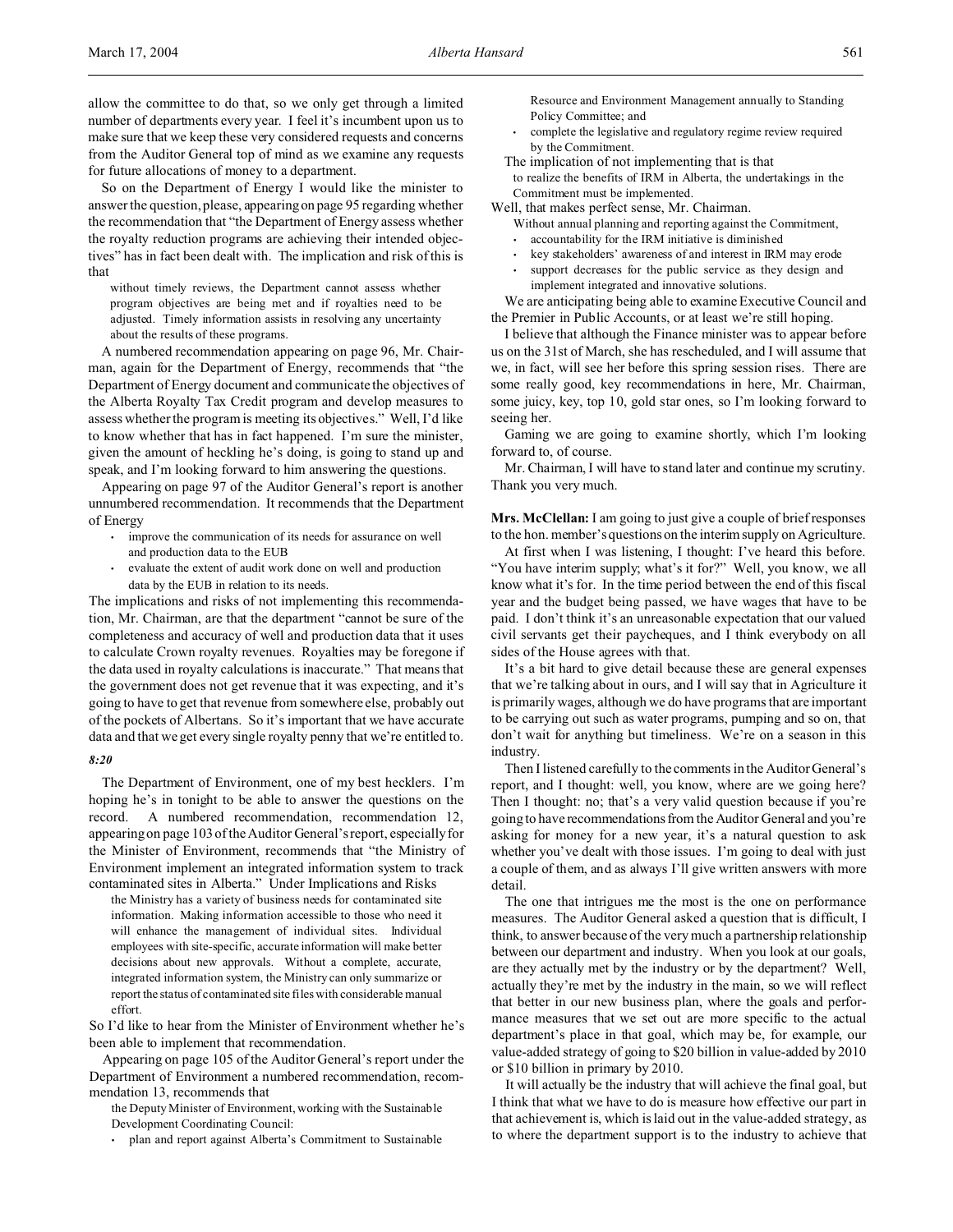We take all of the Auditor General's comments very seriously and I think to date have been very successful at implementing the changes that he's requested. We'll do that on the issue of insurance benefits and contracts. I'm trying to recall, but I believe the discussion was around a pilot project, and I will give you some written clarification on that. I'm sure that what the Auditor General is saying there is: don't make corrections, even in a pilot. The same with the technology on the commercial loans. I think that will be better answered for you in writing, where I can give you some detail.

But I did want to make some comments on performance measures and goals because I think that is an important part, and it's one that we're going to try and address much better in our new business plan. I'll look forward to the opportunity of having this discussion when that business plan is presented with our budget, and I know that we'll have a good amount of time to talk then.

Thank you.

**Ms Blakeman:** Thanks very much to the Minister of Agriculture, Food and Rural Development. I appreciate her attempts to answer some questions when we consider granting her department \$108.2 million. I appreciate it.

Just to continue on, then, with some of the other departments that we will not have an opportunity to scrutinize. That includes Government Services. There is an unnumbered recommendation appearing on page 139 recommending that "the Department of Government Services make provision for appropriate recovery facilities and equipment to resume business operations if a service disruption occurs." The background here is that there's a computerized registry system for land titles, motor vehicles, personal property. All are critical for the department, and these systems support the delivery of core programs. The department has contracted out the operation and maintenance of these to private service providers.

The implications and risks if this recommendation is not implemented are that

business operations could be severely affected in case of a service disruption. The Department could also incur significant legal liability if land title and personal property registrations are not processed promptly during a service disruption. Law enforcement across Alberta can be impaired if the motor vehicle registry is not available.

Mr. Chairman, very exciting. We have a key recommendation in Government Services. That's recommendation 19, one of the gold star, pay attention, blue ribbon, top 10 hit parade kind of key recommendations. That's recommending that "the Department of Government Services complete and approve a project management plan for the Registry Renewal Initiative." Now, that's a project to renew the systems for the land titles, motor vehicle, and personal property registries to ensure that they are capable of meeting the future growth in demand, and it's about moving to new technology. The project will cost approximately \$100 million and will take place over eight years. The department has spent approximately \$13 million on the project in this fiscal year alone.

## *8:30*

The implications and risks of not implementing this key recommendation: "Lack of established project management processes and understanding of it by all participants, could cause significant cost overruns, time delays and missed project objectives." That sounds kind of dry and dusty, Mr. Chairman, but in fact what it really means in layperson's terms just for people following along at home is that lots of money could get misspent if this is not implemented.

Oh, this is really an interesting department, Mr. Chairman, because in fact on page 143 of the Auditor General's report we have another key recommendation, and that is recommendation 20, recommending that "the Alberta Corporate Service Centre clearly define its performance measures and improve its processes to track and report results." Now, Mr. Chairman, this is important because this is the second time that this exact recommendation has been made, which means that there has been unsatisfactory progress on it and the Auditor General feels that he needs to bring it up again. It's so important that it's one of the key recommendations. So tsk, tsk, tsk to the Minister of Government Services for not being able to implement this.

Now, when I look at whether we, you know, should really be alarmed about this, in fact in the fiscal year 2002-03 the Government Services department requested \$48.9 million in interim money; in other words, to operate for three months. Lots of money, folks at home. The following year, last year, 2003-04, they requested \$58.2 million, \$10 million more than they'd asked for the year before. And where are we this year? Well, they're trying to rein in. They're only asking for \$59.3 million in interim supply, and that's once again for three months of operation.

The fact that we have not one but two key recommendations is significant. I think this department needs to work a little harder.

Key recommendation 20 talks about the Alberta Corporate Service Centre and performance measurements. The implications of not implementing that: "Without adequate performance measurement systems, performance information may be unreliable or lacking and may lead to poor management decisions." Implications for Alberta taxpayers: more money, money wasted, money not spent effectively, not value for money. So we need to look carefully at that.

We are expecting to examine the Health and Wellness department. The one following that would be the Department of Human Resources and Employment, a minister who when he appears before the Public Accounts is usually very helpful in explaining where his department is going, and he does know his stuff. I am looking forward to hearing what he has to say because I don't think we're going to get a chance to see him this year.

I note that on page 168 there is a numbered recommendation, recommendation 24, recommending that "the Department of Human Resources and Employment ensure the Contract Management Administration System meets user requirements." Now, given that this department was – well, actually, they're getting better. No, not quite. In the '02-03 year, Mr. Chairman, this department requested \$318.4 million. Last year they requested – and kudos to them – less money. They only asked for \$274 million for interim supply for three months of operation. This year they weren't able to rein in quite so much. They're asking for \$286.9 million. You can see why, then, the Auditor General is trying to "ensure the Contract Management Administration System meets user requirements."

The implications and risks, of course, are that other departments are planning to implement CMAS to improve their contract management processes. It is therefore critical that inefficiencies, instability, and inability to produce management reports be corrected before CMAS is implemented elsewhere.

There is an additional recommendation in this department, I believe, Mr. Chairman, appearing on page 175, regarding the Workers' Compensation Board. Yes, I'm right. Recommendation 25: "We recommend that the Workers' Compensation Board . . . strengthen controls in its claim management system for economic loss payments." The implications and risks there are that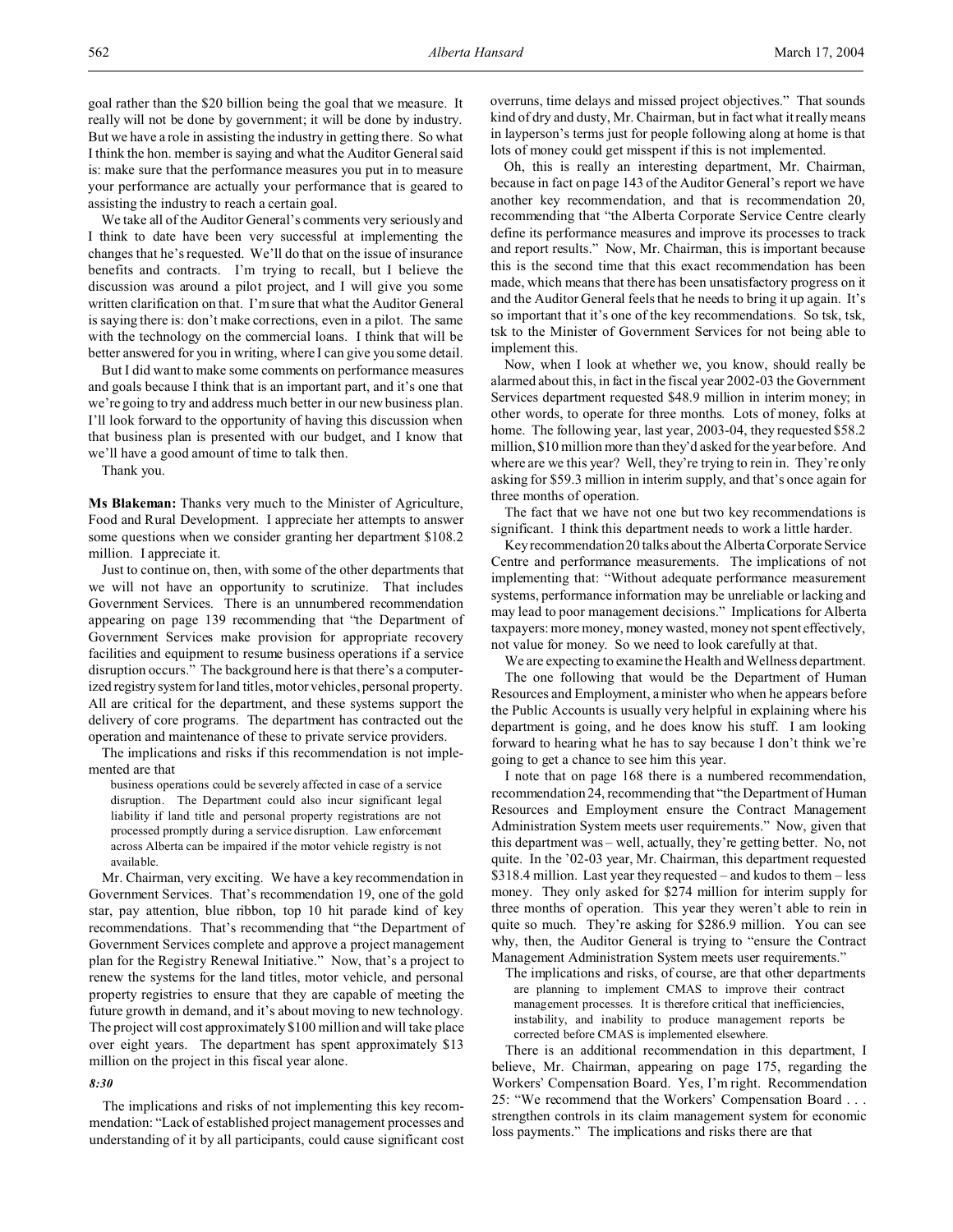if [economic loss payments classification] and calculation are not accurate, the WCB may pay inaccurate benefits to injured workers and charge incorrect costs to employers.

That doesn't help especially our small business people.

The processing of ELPs also impacts the assumptions used to determine the claim benefit liability. The actuary needs a consistent history of the ELP program to make reasonable assumptions in determining claim benefit liabilities.

We were able to see the Department of Infrastructure today, in fact, although I was very disappointed in the information about P3s and no reports or cost- benefit analysis forthcoming there.

The Department of Innovation and Science. Oh, Mr. Chairman, SuperNet. Oh dear. All right. Such high hopes. First of all, we will note that this Department of Innovation and Science is restraining itself. In '02-03 Innovation and Science requested \$64 million as interim supply. Last year they only requested \$55 million, and this year going for a record. Can we do it? Yes, we think so: \$52.2 million. So the most restraint shown so far. We'll give a little gold star and send it over there to the minister.

But let's have a look at the recommendation: "We recommend that the Ministry of Innovation and Science prepare a plan for testing completed components of SuperNet." Now, what is the implication of not doing that? Well, "without an adequate plan for testing the completed network, the Ministry risks implementing a system that does not function as [needed]." I'm pretty sure I heard that little voice saying: I told you so. That would be, hmm, yes, my little voice saying: I told you so. I'm sure if we check *Hansard*, we'll find it in there a number of times, annoying and squeaky no doubt, but in there definitely on SuperNet. That one is going to come back to haunt you.

All righty. Page 199 of the Auditor General's report is recommending that

the Deputy Minister of Innovation and Science work with other deputy ministers to optimize the use of IMAGIS . . .

Implementation of IMAGIS began in 1997 and by 2001 ten modules were in use in government. However, much of the business of ministries that could be processed through these ten IMAGIS modules is processed through other applications.

So it starts and stops there, Mr. Chairman.

The implications and risks of not implementing this recommendation: "Without a structured approach, the government may fail to obtain full benefits from the IMAGIS system."

Now, on page 201, we have a numbered recommendation. The Auditor General is very thorough and predictable, which is a good thing in an Auditor General, and you do get sort of escalating kinds of recommendations from the Auditor General. The unnumbered recommendations are sort of the amber light, the flashing amber: slow down; caution, please pay attention. The numbered recommendations are much more of a full amber light, really: warning, warning. Then the key recommendations are honking big, red stop signs with full flashing lights and sometimes those little blue and white ones flashing right behind them indicating that there is serious trouble coming. So you pay attention when you get numbered ones.

### *8:40*

The numbered one here is recommendation 29, recommending that "the Ministry of Innovation and Science formalize and implement an effective accountability framework for IMAGIS." Now, Mr. Chairman, sadly, I note that this is the second time this recommendation has been made to this ministry, was in fact also made as recommendation 32 in the previous fiscal year's Auditor General's report.

The implications and risks of not implementing this are that

without an appropriate accountability framework in place, IMAGIS may not reflect the Ministry's requirements for controls, expectations and needs.

The Ministry will be entering into a new contract with a service provider in the next fiscal year.

That would be now.

It is important that management resolve this concern before finalizing the new contract with a service provider.

So a direct question to the minister: was this implemented before there was a new contract with the new service provider? It's important that that be reconciled. I'm looking forward to having the Minister of Innovation and Science respond to that.

We also have another unnumbered recommendation appearing on page 204 recommending – oh dear, "again" recommending. Oh dear, this ministry really is struggling. So this was a recommendation from 2002, and it's being repeated. They "again recommend that the Ministry of Innovation and Science coordinate reviews of control environments at service providers."

Implications and risks: "Unless the Ministry coordinates reviews of service providers, unnecessary waste and duplication of reviews will occur." What does that mean to Alberta taxpayers? More money, a waste of money. We don't want these things to happen. So did the Ministry correct this?

Another key recommendation. Is that two in this department? Oh dear, that would be bad. No. This is the first key recommendation here. So this is recommendation 30. It is a key recommendation, one of only 14 for the entire government. They "recommend that the Ministry of Innovation and Science, with the cooperation of other ministries, implement a systems development methodology." This as well is a repeat. It was number 33 the previous year.

Implications and risks are that

without an approved set of systems development criteria, flawed systems may be developed. In some cases, they may even pose a security risk. The government will have unnecessary administrative overhead from using poorly designed and inadequately tested systems, as well as additional costs to fix the systems on an ad hoc basis.

Now moving on to International and Intergovernmental Relations. Oh dear. Well, we were doing so well with Innovation and Science. I'm sorry. That's totally reversed itself. For this small but interesting department we have a very disappointing overturn of the excellent work that had been done by Innovation and Science.

When we look at International and Intergovernmental Relations, we had in 2002-03 a request for \$1.8 million, last year \$1.9 million, and this year  $-$  I'm sorry; it's true, Mr. Chairman  $-$  \$2.3 million. That's for three months of operations. Do we have issues that need to be resolved? Do we have issues, Mr. Chairman? Yes, we do have issues, and the Auditor General has issues as well. That issue would be appearing on page 210 of the Auditor General's report recommending that "the Ministry of International and Intergovernmental Relations enhance its intergovernmental agreements systems to comply with section 11 and schedule 6 of the Government Organization Act."

Well, what does that really mean?

Section 11 requires the Minister to approve all intergovernmental agreements. Schedule 6 requires the Ministry to "be a party to the negotiation of all proposed intergovernmental agreements" and to "conduct a continuing review of allintergovernmental agreements."

All of that is in quotes.

The implications and risks of not implementing that recommendation are that

without effective systems at the Ministry to manage the intergovernmental agreements requirements of the Government Organization Act, government entities could enter into agreements that do not reflect the Alberta government's goals and principles.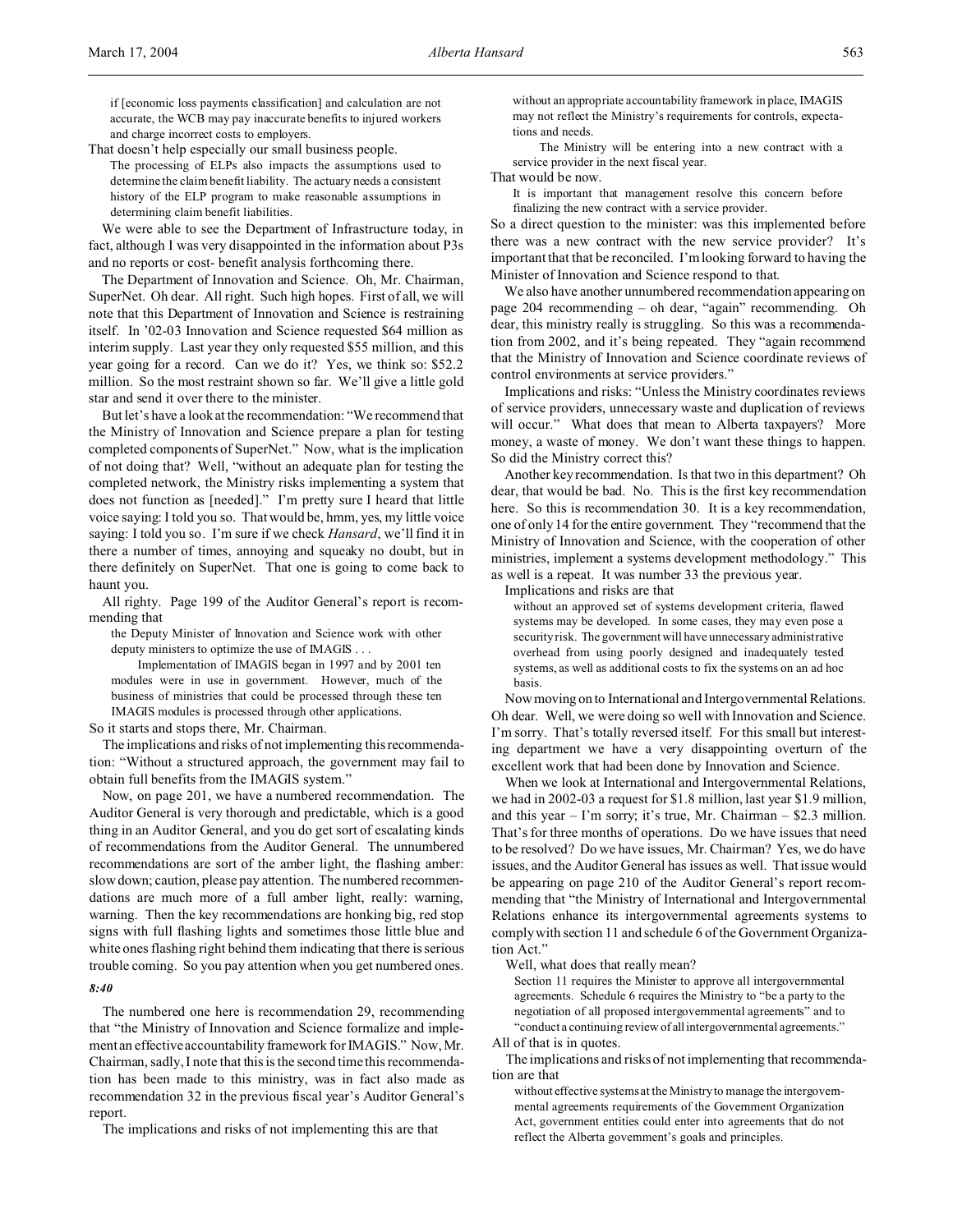So I hope that the Minister of International and Intergovernmental Relations can give us some answers about why that is appearing.

Public Accounts was able to examine the Minister of Justice and will be examining the Ministry of Learning, I'm happy to say. So we're moving on. Oh, my goodness, that's going to be a heavy day. That's a lot of pages. Oh my. Municipal Affairs we've also been able to scrutinize. Revenue is I hope going to be coming.

So now we're looking at Solicitor General. It's that alphabet thing. Okay. Under the Solicitor General – holy mackerel. Well, Mr. Chairman, this could be a record. I can't do the percentages fast enough in my head, but here we go. In the year 2002-03 the Solicitor General requested \$46.5 million for three months worth of operation. Last year – whoa – \$66.8 million. So a \$20 million increase for three months of operation. Where are we this year? This year the Solicitor General is requesting \$84.1 million. Whoa. This is out of control here. We're just running amok, they would say.

Seriously, Mr. Chairman, that may well be warranted spending, but when I look at recommendations from the Auditor General, I am seeing on page 272 of the Auditor General's report – oh, Mr. Chairman, it's a repeat, and it's a repeat from a long time ago, which means that they've had a long time to implement this and have not done it or have not been successful.

This is from 1998, Mr. Chairman, recommendation 34, appearing this time around on the marquis as recommendation 40: "We again recommend . . ." Now, that's kind of secret code language from the Auditor General saying tsk, tsk, tsk with all capital letters. When they say "we again recommend," it's like underlining and bolding; it really means they're serious. "We again recommend that the Department of the Solicitor General implement the plan for provincial policing standards." I will be delighted to come back to this one when I start again.

Thank you so much, Mr. Chairman.

**The Chair:** The hon. Member for Edmonton-Gold Bar.

**Mr. MacDonald:** Yes. Thank you very much, Mr. Chairman.

### **An Hon. Member:** Question.

**Mr. MacDonald:** I do have questions and lots of them.

At this time in light of the fact that the hon. Minister of Agriculture, Food and Rural Development has answered some questions previously, perhaps I could ask her, Mr. Chairman, about the money that we're voting on here, the \$108 million. I can understand where she's coming from, the need to continue to finance government in an orderly and timely fashion. I can understand that, and I can live with that, but certainly I'm with the hon. Member for Edmonton-Mill Woods that perhaps the session should start the middle of January, and perhaps this wouldn't be necessary.

Mr. Chairman, of the \$108 million that the ag department is going to spend, is some of this earmarked for this new lab, this new level 3 lab that Alberta Agriculture is going to build? Certainly, there are monies set aside for renovations for the current level 2 lab, and it's all done, and I'm very glad to hear that that's all done. But I understand that plans are currently being developed for a new 30,000 square foot building that will house an 11,000 square foot level 3 lab. I understand that this is going to be state of the art, and it should be. It will allow Alberta Agriculture to move into higher levels of disease monitoring and allow research to be conducted on biological agents that require a higher level of containment.

### *8:50*

Now, this level 3 lab is obviously needed to increase the province's testing capacity for TSEs. Now, what is the state of this project? If the hon. minister could update the House on that. Certainly, I hope that this lab is handy to the constituency of Edmonton-Whitemud, somewhere down around the university so that the veterinarian pathologists would have a place to practice while they go to school perhaps. But I would like to certainly hear from the minister that it's going to be in the city of Edmonton.

Thank you. I would be delighted to hear her response.

**Mrs. McClellan:** Mr. Chairman, I'd be pleased to respond to the hon. member and appreciate his interest in the initiatives taken on testing. The level 2 lab improvements have been completed. The level 2 lab, in it's refurbished form and with the training of staff and some additional staff hired, has been completed. It has been operational – I'm trying to remember – for three or four weeks and now has the capability of doing up to 1,000 tests using the Bio-Rad tests. That was the test that was determined would be used here after they reviewed two or three of the rapid tests that are used around the world. So that is in place.

Actually, the improvements and renovations to that lab were done very efficiently by the Department of Infrastructure. We had to wait for formal approval of the lab by the Canadian Food Inspection Agency; they do those approvals. We received verbal go-ahead, and then we had to wait for the test kits. This is another issue, but we have those, and we're in operation.

The level 3 lab groundbreaking will occur as soon as weather permits. It will be located in the area of the Longman Building, which is our present lab facilities, which is of course close to the university. There was a great deal of consultation done as to the best location because, of course, there are some laboratory services of Ag Canada's in Lethbridge. We have some at the research park as well as at the university. It was determined that for all of the purposes of this lab the location chosen close to the Longman Building was the best.

You asked whether some of the \$108 million was for that lab. The lab actually will be built by Infrastructure, as all government projects are, but certainly operationally those responsibilities will be with Alberta Agriculture. Those will be, obviously, a part of our business plan and budget as it becomes operational. The level 3 lab is not expected to be operational until the spring of 2005. These are very complex buildings; this is a very high-level lab. But I can tell you that the design work is done, the location has been determined, and it's moving along very well. We expect to break ground as soon as weather permits. It'll be a great addition to our province, and I am extremely pleased that it does have space for research. I think that's incredibly important.

With the great research that occurs over at the University of Alberta in agriculture and in health sciences, this has an opportunity for us to attract more top scientists to our province and, again, play a leadership role in research in some animal health and, in fact, related to human health, crossover research. Whether all of that would occur at that lab, every research capability that we increase gives us opportunities for more.

So thank you for your interest. That's the best information I can give you at this time.

**The Chair:** The hon. leader of the third party.

**Dr. Pannu:** Thank you, Mr. Chairman. It's a pleasure to rise and ask some questions about the 2004-2005 interim supply estimates before the Assembly since last night. We've spent almost three hours to this point, I guess, on discussing these estimates.

I read with some considerable interest the *Hansard* from last night, Mr. Chairman, and I find in *Hansard* that lots of important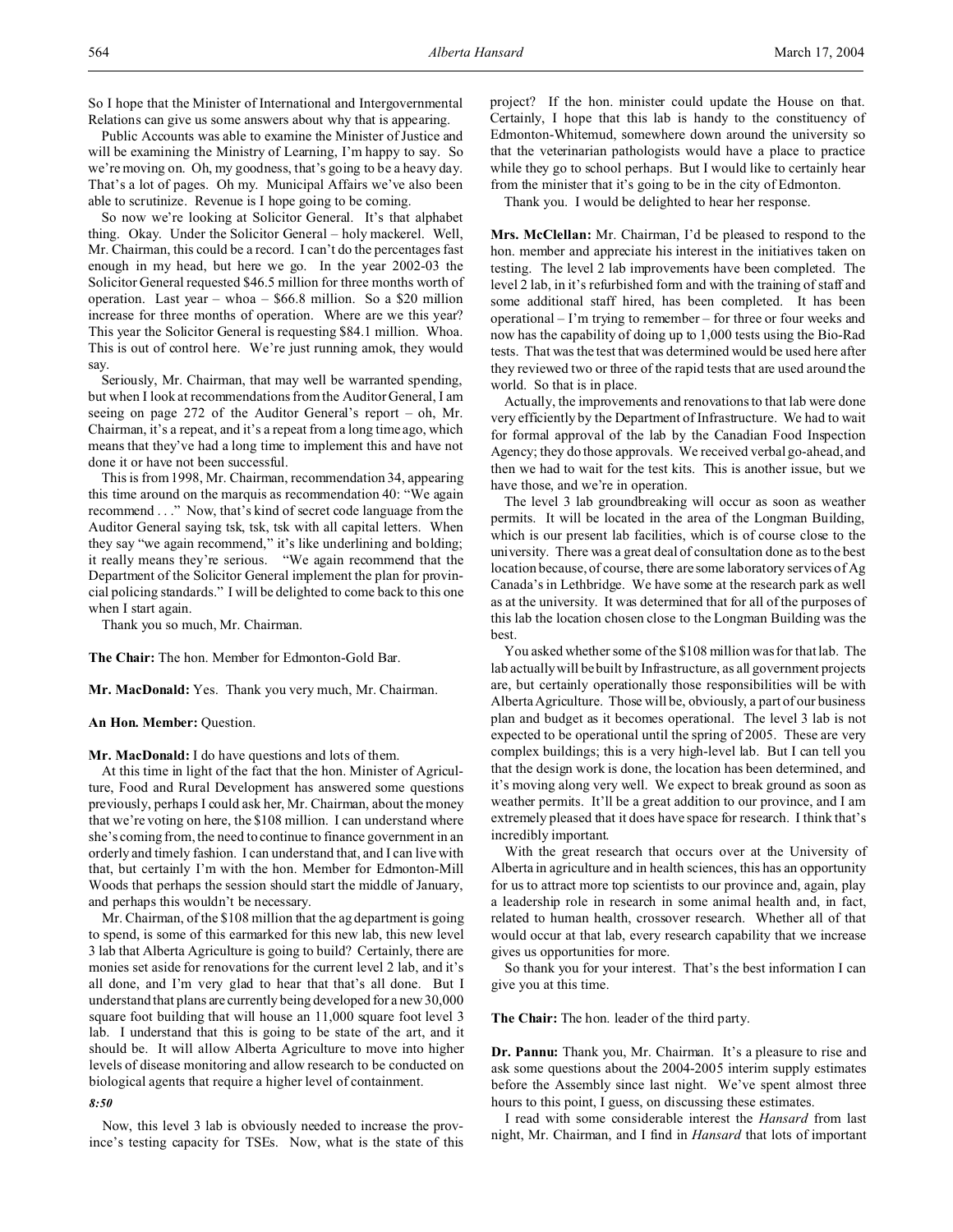Today it seems that one notices a little improvement. A few questions have been answered very briefly. Very briefly. The Minister of Agriculture, Food and Rural Development has been particularly generous in answering some of these questions. The rest of the government continues to be silent.

Mr. Chairman, I didn't have a calculator at my disposal, but I noticed that for the two months of the next fiscal year, for the months of April and May, until May 31, close to \$5.5 billion are being asked for by way of this interim supply estimate. Now, if you sort of prorate it on a yearly basis, \$5.5 billion for two months multiplied by six, I think it would bring the budget to more than \$32 billion. I'd like to ask the government whether or not it's appropriate to base our estimate of the overall budget for the next year on the request that's been brought before us for two months of the next year by way of this estimate here.

If that is the case, then surely the important question to ask, I guess, from my side is: what's the revenue picture? Thirty-three billion dollars of projected expenditures based on the two-month estimates presented to the Assembly that we're debating tonight is close to, I believe, \$10 billion more than the 2003-2004 budget. So the question is: where are the revenues going to come from?

I know that \$500 million have been requested by the government to be transferred by way of a bill on which I've spoken before from the sustainability fund over into the general revenues for the government to spend. But \$500 million won't pay for the implementation of the Learning Commission's report, which I believe this government is seriously committed to implementing. Also, it will need some revenues to meet the expenses that it's going to incur to give the tax cut gift of \$106 million starting April 1 to corporations of this province.

### *9:00*

So it has an interesting sort of balance sheet. It wants to spend more and at the same time wants to tax more in some areas but also spend more on tax cuts to certain entities and corporations in this province. It's a confusing picture. I'd like to have some answers to it. Where are the revenues coming from in order to meet, according to my estimate, \$33 billion, a budget that seems to be, by implication at least, being rejected for 2004-2005?

Mr. Chairman, then, of course, there is the question of priorities of the government. If the government is going to spend \$161 million on corporate tax cuts in the new fiscal year, why would it not consider in fact using some of that money, rather than spending it on this gift to corporations, to provide relief to seniors by eliminating their health taxes, which are called premiums in this province? Seniors certainly would greatly appreciate this. The cost would be much less, and a lot more people would be served by that. So that's one question there.

I'm curious about one item here. The Department of Finance is asking for \$18.5 million in operating expenses and/or equipment inventory purchases. Compared to that, the next department on the list, Gaming, is asking for \$50.5 million for the same item. My understanding is that the Gaming department is much smaller than the Department of Finance yet is asking for almost three times as much in interim supply estimates. Maybe the Minister of Finance can solve this riddle for me.

The Department of Finance is clearly one of the most important departments. I'm sure they've got lots of staff, lots of salary bills to pay, yet the Gaming department is asking for three times more money in these estimates. I hope I'm not just asking the government to satisfy my idle curiosity about it. It's a real, substantive question: why this discrepancy between these two departments? One tiny one, which doesn't really produce any goods other than to encourage and promote gambling in this province to make more Albertans addicted to this what I call social disease, asking for more money from this Assembly for the next two months just doesn't make much sense.

Also, Mr. Chairman, there is some answer on page 1 of this little booklet that we have here before us, lottery fund payments. The Gaming department is asking for lottery fund payments to the tune of \$313,600,000. There is some attempt to explain where this money will go. On the first page it says, "Lottery Fund payments consist of the transfer of lottery proceeds to departments for selected projects."

So I'm sure that the government knows, the Minister of Finance would know, what these selected projects are. Would it be impossible for the Minister of Finance to simply list these projects for the attention of the Assembly by way of justifying the request for \$313,600,000 in lottery fund payments under Gaming? Again, I think it's a legitimate question. I am sure that the Minister of Finance will consider it an appropriate question and do her very best to provide this simple, factual information that's absolutely essential for the Assembly to have before it votes on these estimates.

In the same manner, Mr. Chairman, I again find on page 1 under Capital Investments some reference to oil, gas, and electricity transmission facilities for which, I think, capital investment funds are being asked. I wonder if the Minister of Energy, who is asking for 50 plus some million dollars in interim supply estimates, would please share with the Assembly some information with respect to where some or all of this money is going to be spent. Is some of it going to be spent on these oil, gas, and electricity transmission facilities? If that is the case, then I think surely this Assembly is rightfully in a position to ask what amount of that \$50 million would be spent on oil, gas, and electricity transmission facilities.

So these are some of the general questions, Mr. Chairman, and I have some other questions here which I would certainly like to have addressed. I'm sure that the ministers and the government are anxious to answer these questions as best they can and do so with the utmost earnestness. The Minister of Justice is surely asking for some money, so I'm sure he'd be happy to address some of these questions related to his own ministry and perhaps to other departments as well.

But here is the question for the Minister of Finance that I believe is certainly her bailiwick, her territory. In the last two budgets school property taxes have been allowed by this government and by this ministry to increase along with the increase in Alberta's property tax base, breaking a promise made by this Minister of Finance in April 2001, as a freshly-minted Minister of Finance at the time, coming out of the election, to freeze school property taxes at a constant \$1.2 billion. We're talking about freezing the absolute amount of taxes to be collected from property tax. But the minister broke that promise last year. Does the minister and the government plan to do the same all over again this coming year?

What about the motion that was passed two weeks ago to phase out property taxes by this Assembly? The motion was sponsored by and shepherded through this Assembly by government backbenchers, and it passed. I'd like to hear what the Minister of Finance's position is with respect to the Assembly's decision to vote for that motion. Is the minister now going to be guided by the passage of that motion by this Assembly and stop levying any property taxes for school funding purposes?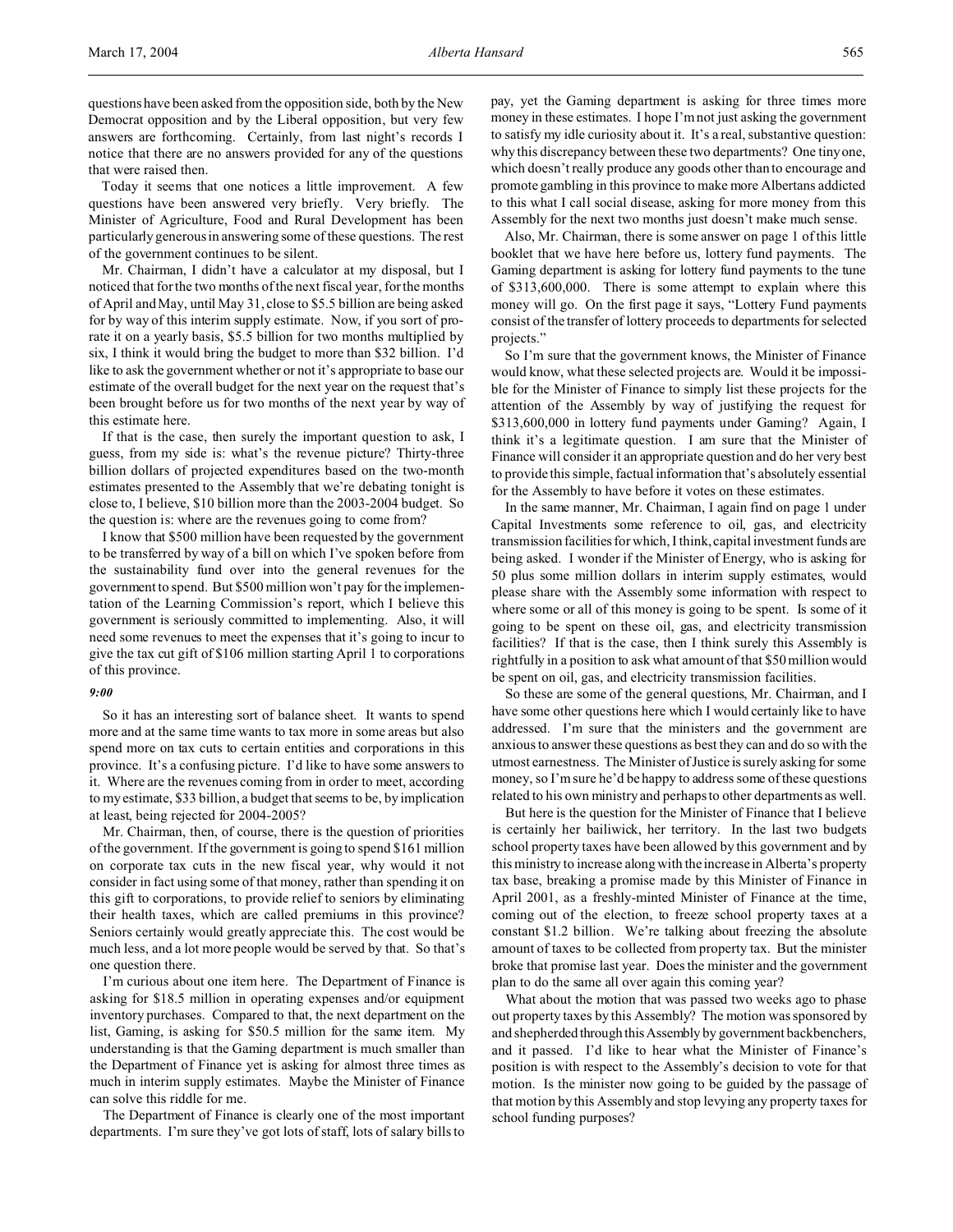# *9:10*

Another set of questions, Mr. Chairman, in the area of the Ministry of Learning. How much more funding can school boards reasonably expect?

How will funds be allocated to implement the Learning Commission recommendations?

What priority will be given to fixing classroom conditions in the existing K to 12 system?

Within what time frame will the government implement the class size guidelines from the Learning Commission report, especially those in kindergarten to grade 3, where in the big metropolitan, urban areas of the province existing class sizes are much, much higher than the 17 students per class recommended by the Learning Commission?

With respect to K to 3 class sizes or class complexity, on the other side of the issue, in areas outside of the major metropolitan centres, the greater Calgary/greater Edmonton regions, the problem is not so much in terms of the class size as such but the class complexity, which poses just as difficult challenges to school boards, to teachers, to parents when they are trying to provide the very best education that they can to these very young children who are in our schools going through kindergarten to grade 3. So those are some of the questions on the K to 12 part of Learning.

Then, of course, the question is: what funds are going to be allocated as part of these interim supply estimates to postsecondary institutions?

Is the base funding formula going to be changed for colleges and universities and technical institutes to help fill the gap that they have been suffering from in terms of their ability to pay the bills, the costs that are going up for providing the very essential educational experience and services that they do, and the money that is available to them from this government? There's no indication here, Mr. Chairman, how these interim supply estimates and the budget that's going to follow next week are going to address these questions. So those are a few of the questions here.

One or two other questions here, given the time I may have. Oh, yes. The tax giveaways that the government is planning to continue with to the corporate sector. How are the expenditures related to those gifts going to be paid for, and from where are the revenues going to come to do that? Through increase of service fees? Increase in health care premiums? Decreases to the services that are provided to seniors, or through cutbacks in the other social assistance programs?

I would like to ask questions about the AISH programs. Lots of Albertans depend on those. Is the government by way of these estimates going to allocate some money which will be used to increase the amount of money that AISH recipients receive starting the 1st of April? I know that the corporate sector is going to be receiving its gift of \$106 million which will kick in as of the 1st of April. Are the AISH recipients likely to be treated with any degree of similar kindness and generosity on the part of this government, or are they going to continue to be ignored and, in fact, going to be asked to wait for another year or two while the government meets its promises to the already wealthy in this province in the corporate sector, who do not need any of those gifts in order for them to remain financially viable and competitive?

Another question is on P3s, Mr. Chairman. P3s, in my view, are something that is causing lots of people to ask serious questions about the real intentions of this government. Is this a way of doing catch-up with respect to the huge deficits in infrastructure?

**The Chair:** Hon. member, we've run out of time. The hon. Minister of Finance.

**Mrs. Nelson:** Thank you very much, Mr. Chair. The hon. member opposite has asked a number of questions on interim supply. Some of them I think are very valid questions, and I appreciate his inquiring into a number of areas. As you know, next week I will be bringing down the budget for the government, and a lot of those specific questions will be answered in that budget presentation on a department-by-department basis, so I have to be careful not to go too far into the specific details.

However, all that being said, I know that it was debated last night as to why we have interim supply, and it was part of the introduction that I gave when I filed the documents with the Legislature, to see that the government continues on over the year-end and, in fact, while we go through the department-by-department debate on the budgets when they're presented in the Committee of Supply on the budgets themselves.

All that being said, I know that some ministries have got up and talked about where dollars are needed. The obvious, of course, are the ongoing operations of their departments: their salaries, et cetera, their expenses. But a number of the departments clearly deal with other front-line groups that deliver services on behalf of the government, and their arrangements do begin at the beginning of the fiscal year, as of April 1. They need to be in fact advanced dollars so that their operations again continue on so that there isn't a disruption while we debate budgets within this Legislature, and that's important.

What I can say is that you've talked about a number of things that are near and dear to everyone's heart, health care being one of them, which is a very important aspect of any budget document that comes forward. Clearly, it is an area that affects every household in this province and is a focus and a priority for our government. You've heard the Minister of Health and Wellness on a daily basis talk about the sustainability of the health system and the renewal of the health system as a key focus for our government, and I believe that over the next number of months you'll see him focus his attentions on that sustainability and the road map that will get us to that.

You heard the Premier today talk about the Minister of Justice coming out with a release of the strategic plan that will be part of the budget document in the next few days. Again, that too will be a key element of the long-term road map of the vision for the government that takes us well beyond the four- or five-year time frame that normally is presented within a budgetary document.

This, of course, Mr. Chairman, came about as a result of the recommendations from the Financial Management Commission, recommendation 12, which to me was one of the most fundamental recommendations, I believe, that any government in Canada could ever accept. That was to be thinking strategically and thinking beyond the normal political mandate so that you could do some long-term planning and strategizing as you move forward and that would give focus to people not only within the Assembly itself but in the front-line areas such as the school boards, the universities, the health authorities, the municipalities so that they could in fact work on a long-term strategy that would deliver the objectives they have laid forward and the vision they have laid forward, and it would be in sync instead of in contradiction or waiting to see so there wouldn't be surprises. There could actually be long-term strategies laid out. It's not an unusual function; it's just unusual for governments to do that. Here in Alberta we haven't been afraid to take those new paths so that we could provide that kind of critical path and structure.

So that will be coming out, as the Premier said today, in the next few days from the Minister of Justice.

#### *9:20*

You've heard our Solicitor General talk about the importance of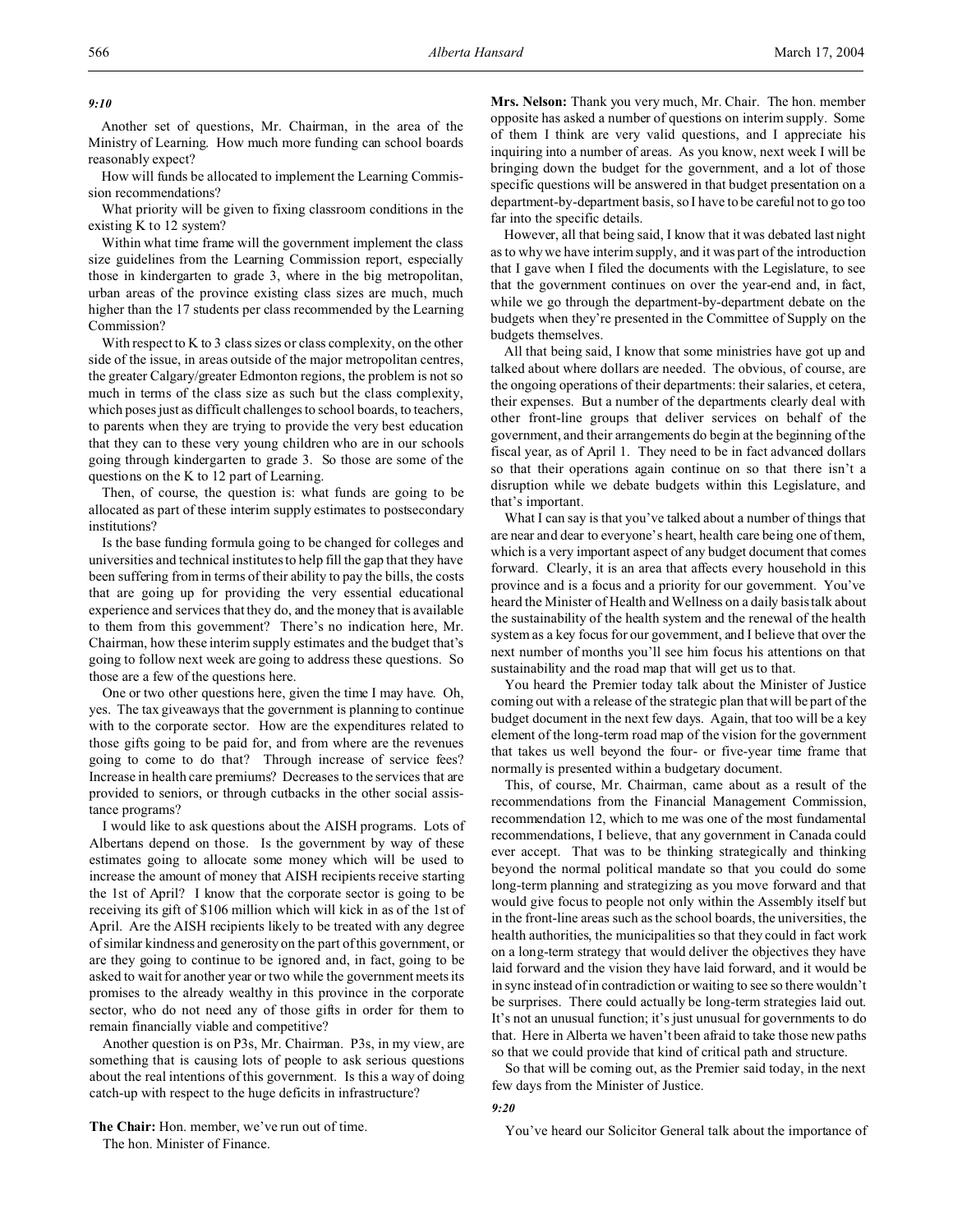policing, and those announcements will be coming out as part of the budget process. These are initiatives that we've heard from people. We've heard people tell us that they're critically important and they have to be dealt with, and the Solicitor General has talked about that already.

One of the biggest items coming forward in the budget, of course, is in the Learning portfolio. You've heard the Minister of Learning talk about the recommendations from the Learning Commission and how those recommendations will be implemented over the next few years and that the focus on learning will be key for Alberta, and we've accepted those as a government. So those, too, are very important reflections of the priorities for our government, and they're all part of this.

Again, life doesn't stop because of a date, and we found that in the capital plan this year. We said: let's not be tied to a date in capital, that because of March 31 everything has to stop; let's continue on. And we changed that in the capital planning process, which I think was wise.

I did try to find out where the rule came in that everything had to be spent before March 31 or you lost it, and that's why we made the fundamental change in structure this year that you could carry that capital forward and spend it when it made sense to do it. Again, the front-line delivery folks would have that evaluation and that expertise in their own shop. So it was a fundamental change, and I think it was very important.

So what we have here in the interim supply estimates are quite clearly the things that sustain us through those debates and the particulars of the budget that do come forward to maintain the ongoing programs so we don't put those programs in jeopardy. I think it's important to proceed on with it, and next week, as I say, I'll be bringing down the budget.

One of the things that you also mentioned was P3s. I know it was an issue, Mr. Chairman, that came up today again. Well, we've been very, very careful in our P3 process and very, very thorough, I believe. We even have a special advisory group with expertise in that area to make sure that when we look at projects that may qualify or be selected for a P3 concept, they in fact make sense. Some jurisdictions have gone off and I think got caught in the concept of P3 without the real evaluation. One of the key elements of a P3 project is the ability to transfer risk, and that's one of the key elements that has to be evaluated and associated with those kinds of projects.

Today someone asked the question about all the ones that have failed and have been wrong. The key is to make sure that you recognize where some of the weaknesses have been and make sure that they're not within our structure, and then we protect ourselves from those kinds of structures.

So that is one vehicle that can be used by governments, but it isn't the only vehicle because you do have to do an evaluation. You have to do a cost-benefit analysis. You have to do a long-term evaluation as to whether it makes sense to have someone else get involved in the project or to do it as we have done all along, and we've said in this government that the vast majority of our projects will continue to be financed in the way they have traditionally, that we will pay for them as we go along.

But there is an opportunity to use alternative financing. We've built that into the capital structure. We've left that door open, and if ideas do come forward, we will seriously evaluate them and look at them, but we will only go forward if it makes sense to do that. We're not prepared to just do it because it's the popular thing of the day.

Insofar as support, we could go through these. We have support, again, for the offices of the Legislative Assembly that have to carry on beyond March 31: the Auditor General, the office of the Ombudsman, the Chief Electoral Officer, the Ethics Commissioner, and the Information and Privacy Commissioner. These are all functions, Mr. Chairman, that must continue on as we go through a budgetary debate, once the budget is submitted next week, and of course the departments of the government.

The realistic side of the situation is that things progress on, and they must be secure. That's all this is doing. This carries us on for two months and satisfies those agencies or groups that have to receive their operating up front to continue on. Nothing more, nothing less. So there's no magic to this. The real debate will come as we go through the budget documents and go on the elements within each vote and debate line by line in those votes the details of the expenditures on a department-by-department basis. I would hope that we would proceed with passing these interim estimates and proceed, then, next week with the budget and have the detailed debate at that time when we have the departments' estimates before the House.

I haven't answered all of your questions – some of them will have to wait until after the budget – but I fully intend to make sure that your questions are answered as you ask them through Committee of Supply in the budget debate. As I've told you on many occasions, if I haven't answered them all in committee, we will undertake to get answers back to you, and we will go through the *Hansard* for the questions. I think the vast majority of this debate needs to take place after the budget comes through.

Thank you.

**The Chair:** The hon. Member for Edmonton-Centre.

**Ms Blakeman:** Thank you so much, Mr. Chairman. I just had to continue on because, of course, I'm on one of those issues that I just feel very strongly about. What I had been talking about was recommendation 40 from the Auditor General's 2002-2003 report appearing on page 272. I'll note that it is a repeat recommendation as well. It's recommending "that the Department of the Solicitor General implement the plan for provincial policing standards."

Now, seeing that this ministry is requesting \$84.1 million, I think it's more than reasonable to ask how the ministry is responding to the recommendations that were made regarding the ministry's operations, particularly with this minister. She is the black hole of space as far as reports are concerned, loves to commission them and have MLA committees running around there. [interjection] Oh, I'm sorry. He commissions them. She doesn't implement them and doesn't publish them. We've got three of them that are outstanding that are coming from her department which taxpayers have paid for, Mr. Chairman, and have not been able to see.

This is a fourth one actually, because what's still out there is the MLA review of the Police Act. That, in fact, did report, but then the minister looked at it for a while and said: "Well, you know, we're going to accept some and reject some. We want to do another feedback loop, and we'll get back to you." That's the last we heard of it. So we don't really know what was the end result of all of that, and that was July of 2001. Then in the fall of 2001 was that sort of first feedback loop, and we've never heard anything since.

The second thing that's outstanding completely  $-$  we've never seen it again; it disappeared into the wormhole of space – is the review of the Corrections Act. Again, a number of backbench MLAs went around the country looking at corrections: no published report; nothing happening there. With the victims' fund, which was a consultation that was chaired by the Member for Calgary-Shaw, a report was done. Poof, Mr. Chairman, no sign of it. Gone.

When I asked in question period for the Solicitor General to please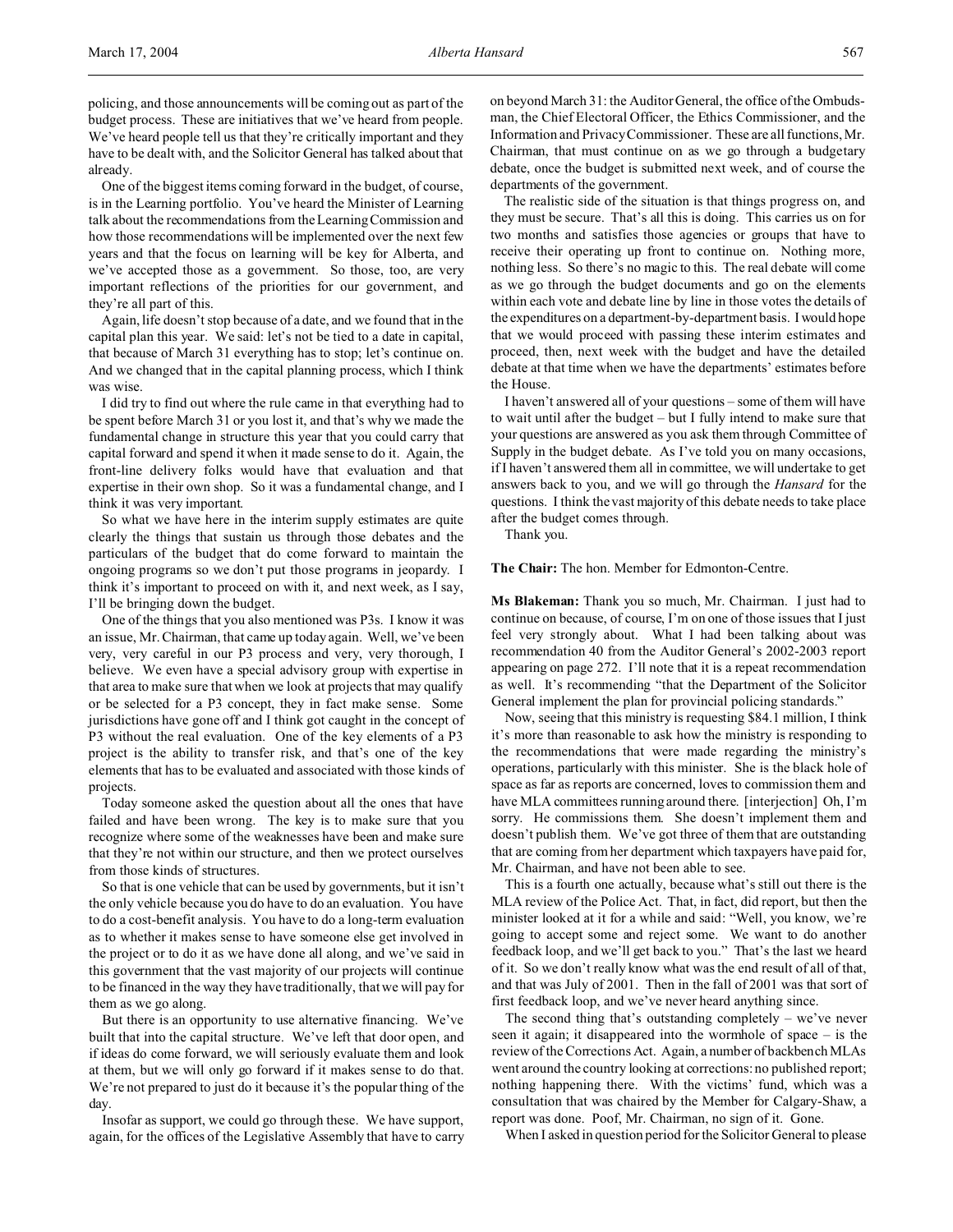outstanding and, in fact, existed. We've actually seen parts of them, the policing review from 2001 anyway. So we don't need to wait until the 2004-2005 budget to be released to get these reports released. She can do them at any time.

## *9:30*

The fourth unimplemented, unpublished, unfinished piece of business from this department is this plan for provincial policing standards. Now, the Auditor General notes that

the Ministry had drafted a policing standards manual but had decided not to issue the manual because it wanted to . . .

Wait for it.

. . . review the report of the MLA Policing Review Committee . . .

issued on July 10, 2002, to assess its impact on policing standards. Now we're waiting on a provincial policing standard, which is waiting on this MLA policing review, which does not have to wait for the budget. So let's have it. What is the problem that everything is being kept behind closed doors and under cover of darkness there?

What are the implications and risks of this? "Until the plan is implemented, the Ministry does not know whether police services meet the province's minimum policing standards. Public safety could be at risk." Now, the Auditor General doesn't run around making wild statements, so I've got to take him seriously when he says, "Public safety could be at risk," because we don't know what is supposed to happen here and we can't measure it. So this is very serious.

## [Mr. Klapstein in the chair]

You know, one of the things we keep getting from this front bench around everything we ask now is: stay tuned. Well, if I can send a message back to the Public Affairs Bureau: come up with another one because that isn't working for us. I mean, this whole spin about: "Oh, gosh, you know, we've got to pay the salaries of the civil servant, and that's why we need this interim supply." Well, of course that's why you need the interim supply. Of course it's going to pay all of those salaries. And, no, the opposition is not saying that bureaucrats shouldn't get paid here.

What we are saying is that the timing of all of this is 100 per cent under the control of the government. The government calls us into this sitting; the government decides when the budget is going to be prepared and be released; the government decides when the throne speech is going to happen. The government is perfectly capable of calling this House back in on the 15th of January, the 25th of January, the 1st of February, or whatever. Lots of time to give us to get the throne speech done, to get a budget brought in, and to debate the full budget and pass it before the fiscal year-end, which is the point.

We were at a time once when special warrants were used only under extraordinary circumstances, when for some, you know, major reason, good reason we couldn't have the budget passed before the fiscal year began, which is the 1st of April. Now, what could be a circumstance there? Well, an election, for example. If the election were very close to the end of the fiscal year, then it wouldn't be possible to get the House in and get the budget passed in time, so that would be the use for a special warrant, or what's now called interim supply.

This has now become – and I actually heard someone say this last night – traditional. It's traditional that it would be this late, and that's the reason for it being this late. That's ridiculous. The government has total control about what they're doing here, so it's

the government's choice that they're going to be that late with getting the budget in here that we would have to have an interim supply budget brought forward. This is not about tradition; this is about choice.

The other excuse I've heard brought up by the government is, "Well, we have to wait for the federal government. We can't do our budget until we've heard from the feds." Well, I think out of the eight budgets I've been around for, the feds have actually produced a budget in the spring that was even close to what this government would be waiting for once. There's no need. The province is not tied to the federal budget. It doesn't have to wait for it, and most years it can't wait for it because the feds don't produce a budget anywhere close to this.

So, you know, go back to Public Affairs and get another spin on this one because this one ain't cutting it. It's not working. It's entirely up to the front bench how this goes, and obviously the choice is that they want an interim supply. If anybody's going to start yakking off about how bureaucrats aren't being paid, I will direct their attention to the front bench, whose choice it is to have an interim supply and to have us begin the budget debates so late that we cannot get a budget passed prior the beginning of the fiscal year.

Looking at Sustainable Resource Development, which is a ministry that is requesting . . . Oh; okay. This is good. Mr. Speaker, this is encouraging. This is why the minister wanted me to look at his department in particular, because I'm afraid, minister of science and technology, you've lost first place here for most reduced requests in interim supply. The new award is now going to, probably temporarily, the Minister of Sustainable Resource Development, who in 2002-2003 requested \$101.9 million, last year requested \$92.9 million, and this year, Mr. Chairman – and truly he is moving to the head of the line – is down to \$52.3 million as an interim supply for, once again I'll remind you all, three months of spending. I commend the Minister of Sustainable Resource Development for his austerity program here.

Now, when I look at what the Auditor General is looking for, I would be questioning the minister on whether he's been able to implement these recommendations, because they're concerns raised by the Auditor General. On page 277 an unnumbered recommendation requests that the Department of Sustainable Resource Development "follow the government's best practice guidelines for contracted services and grants when undertaking major capital or longterm lease projects."

The implications and risks of not implementing this are that the department

manages contracts totalling millions of dollars each year. Following the government's best practices will help the Department acquire cost-effective services with less risk. For example, in the "decision to contract" stage, a business case should identify risks, clarify estimated costs, and analyze lease vs. buy options. In the "review/approval process", the Department should consider the financial stability of its bidders. In the "continuous improvement" stage, the Department should consider how to improve its contracting practices.

So I'm looking to theMinister of Sustainable Resource Development as to how he is progressing in implementing that.

Finally, when we look at Transportation, which is a budget that is – holy mackerel; that's got to be the biggest jump. In the year 2002- 2003 the Department of Transportation requested \$139 million as an interim supply. Last year, Mr. Chairman, this department requested \$220.3 million and this year \$367.3 million. Yowza, says I. That's a lot of money for three months.

**Mr. MacDonald:** How is *Hansard* going to spell yowza?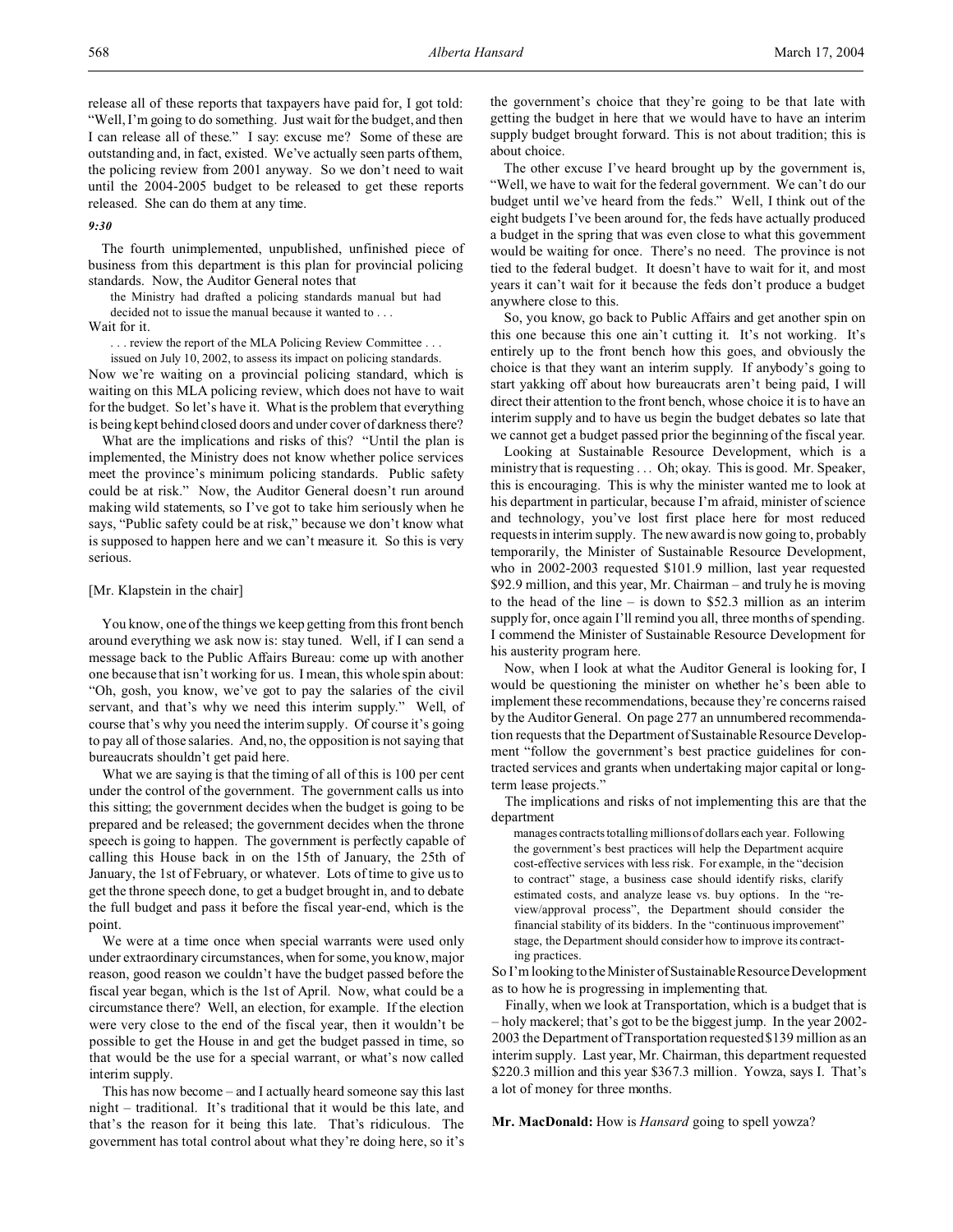**Ms Blakeman:** I have every faith that *Hansard* will figure out how to spell yowza. And there's an exclamation mark in there in case anybody was wondering.

All right. When I look at page 282 of the Auditor General's report under the Department of Transportation, there is a numbered recommendation, which means that we should take this seriously, recommending that the Ministry of Transportation

strengthen its monitoring of and audit processes for driver examiners by:

- preparing annual plans for monitoring and auditing examiners
- promptly monitoring and auditing driver examiners, and reporting the results to senior management
- trainingdriver program administrators to identify the risk factors of unethical behaviour and to investigate problem examiners
- making the license renewal process as rigorous as the application process.
- The implications and risks of not implementing this would be that there is a risk that the Ministry will not identify and investigate examiners who are not conducting examinations in accordance with legislation and policy. This could result in unqualified drivers obtaining driver licenses, risking the safety of the travelling public.

Very serious, and I commend the Auditor General for having raised the concern. I'm interested in how the minister plans on implementing that or, in fact, if it has been implemented, especially since he's asking for an astonishing \$367.3 million for three months of operation.

On page 285 we have the recommendation that the Ministry of Transportation "implement a process to mitigate the risk of examiners being affiliated with driver training schools or registry agents" and also recommending that the ministry "enhance its code of conduct and require examiners to reconfirm compliance with the code of conduct and conflict-of-interest requirements." Implications and risks are that "there is a risk that the Ministry will not identify or prevent unethical practices, which could result in issuing licences to unqualified drivers."

## *9:40*

So I look forward to hearing verbally, or if not verbally then, please, in writing as soon as possible because, of course, I am not going to be able to support this request for interim supply until I am satisfied that these recommendations have in fact been implemented. Now, following the Committee of Supply examination of the interim supply requests, we will have an appropriation bill before us that goes through second reading, Committee of the Whole, and third reading, so we do have until the beginning of next week for ministers to reply to this member in writing with the answers to the questions that I have put before them.

At this point, Mr. Chairman, I would like to bring forward an amendment.

# **Some Hon. Members:** Ah.

**Ms Blakeman:** That would be the sound of cheering that I hear. Thank you so much for the support. I'll keep talking while they distribute the amendment for Committee of Supply.

Essentially, what I'm asking is that "the Department of Justice estimates for the 2004-2005 interim supply . . . be reduced by \$12,250 so that the operating expense and equipment/inventory purchase to be voted is \$70,487,750."

Now, what is this connected to, you say? Well, what this is connected to is the standing policy committees and the pay for the Standing Policy Committee on Justice and Government Services, which covers goings-on in the departments of Justice, Solicitor General, and Government Services. These are committees that I view, in fact, as unparliamentary and as essentially committees of the Tory caucus because in most cases these meetings are not open to the public. They're not open to the media. There is no *Hansard* recording kept of the proceedings of these meetings, and very rarely are other members of the House able to obtain, and certainly they're not allowed to participate in, the proceedings of these committees.

I do not believe that taxpayer money should be funding these committees. This is just one; there are four other committees that exist that are these standing policy committees. I don't believe that the taxpayer should be paying for these essentially internal policy committees.

**Mr. MacDonald:** Does SPC stand for special progressive conservative?

**Ms Blakeman:**Well, I'm asked if SPC stands for special progressive conservative, but it doesn't. It stands for standing policy committee.

I continue to argue that these, in fact, are internal Tory caucus committees, certainly not committees of the Legislative Assembly, and I would argue that they are not government committees and should not be paid for by the public dollar. They should be paid for by the partisan funds that the government caucus has access to.

Now, I believe that the amendment has been distributed, and I believe that I may call this amendment A1.

**The Acting Chair:** That would be fine. This amendment will be A1.

**Ms Blakeman:** Thank you. I think that it's important, especially when today we had Mr. Speaker's MLA for a Day youth participants in the building and watching our proceedings.

## [Mr. Tannas in the chair]

I went up and spoke to a group of them this afternoon on the role of the opposition, and they were very interested in parliamentary process and, in fact, in their involvement. We talked a bit about democratic deficits that existed and why they feel disconnected from the proceedings of this particular House. I think these standing policy committees are in some small part responsible for that distancing that people feel. What this government has done over the 10 years that they've been in under the current leadership is move the business of this Assembly behind closed doors into internal workings of the government Tory caucus.

**Dr. Massey:** I think you got the attention of the Deputy Premier.

### **Ms Blakeman:** Did we indeed? Okay.

So we don't have members of the backbench debating government bills in this House, for example, and when we say, "Well, you know, why don't you?" we're told: "We've already done it. We did it through this standing policy committee. We've already vetted it there." But we have no idea what questions were asked, who participated in the debate, who supported something, who didn't support something.

Part of what happens in this House and part of the reason that it's open to the public, that the galleries are open to the public, that there is a transcript kept of what we do, is so that our constituents can in fact look up what we've said and find out what we're saying on their behalf or, perhaps, not saying on their behalf. Then they can take issue with us and say, "You're not representing me."

We have no idea of what those government members feel about various bills. They don't debate the bills in this Assembly. They heckle. They love to heckle the opposition, who are in fact taking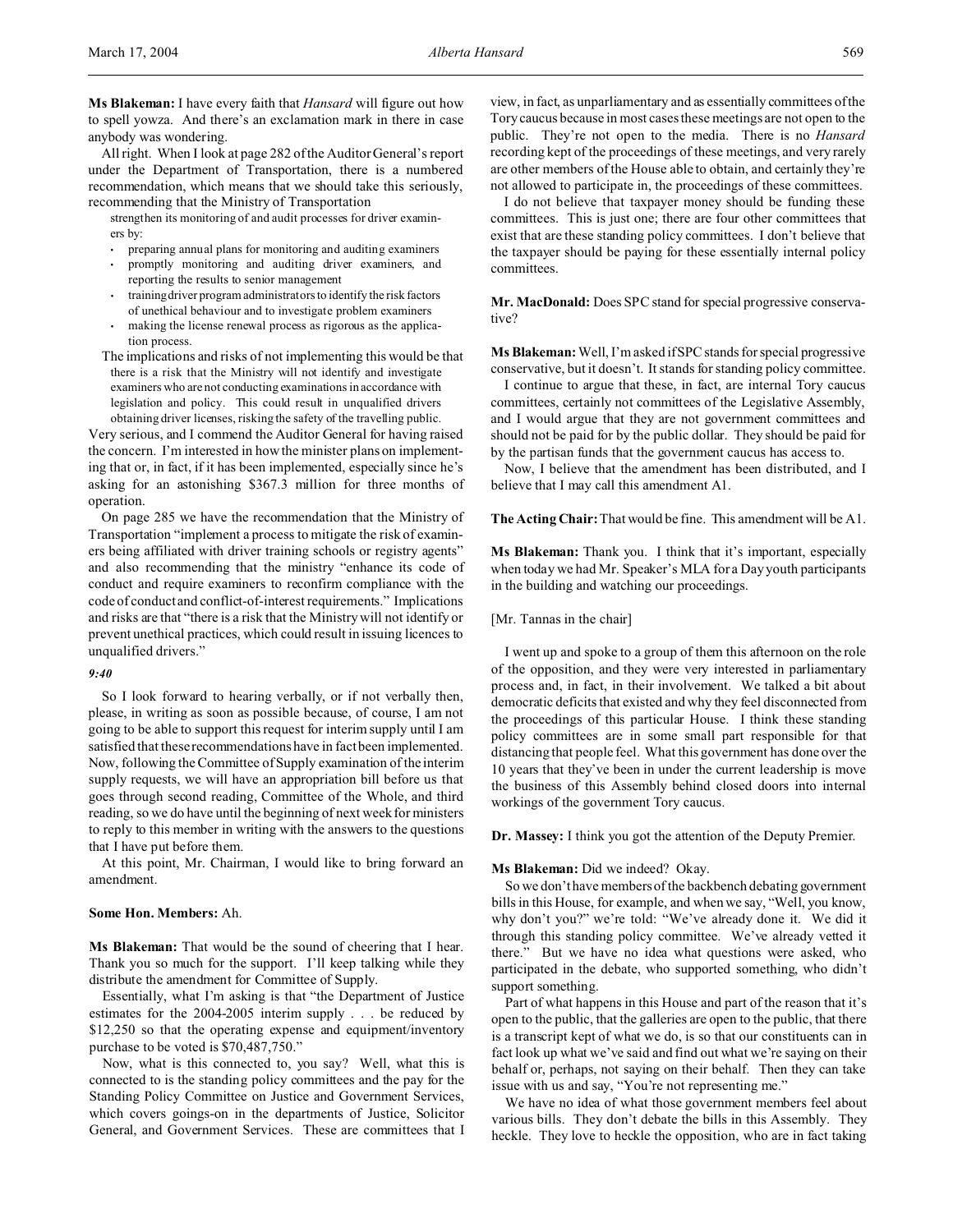the time to prepare and look at what's being said in the bills and get up and speak for their constituents. But I never know what the Member for Drayton Valley-Calmar actually thinks about these issues. He's more than willing to heckle me from the backbench there, but he doesn't get up and speak on the record for government bills.

Who are the other ones that we love to hear from here? West Yellowhead, Vermilion-Lloydminster, Innisfail-Sylvan Lake, Edmonton-Castle Downs, Calgary-FishCreek, Edmonton-McClung: all of them are really keen on heckling opposition members when they're up to speak, but we have no idea of what they actually feel about bills. And what's one of their primary excuses as to why they don't debate when the bill is being debated on the floor at the Legislative Assembly? Because they've already talked about it in the standing policy committee. How do we know that?

I hope you'll support this amendment. Thank you so much.

**The Chair:** The hon. Government House Leader on amendment A1.

**Mr. Hancock:** Thank you, Mr. Chairman. I'm delighted to rise and speak to this amendment if for no other reason than that the hon. member has targeted the Department of Justice estimates, and if there is any department in government whose estimates should not be reduced by \$12,250, it's got to be the Department of Justice.

The Department of Justice works so hard to make our community safe in this province. The Department of Justice, Mr. Chairman, has the maintenance enforcement program. The hon. member, herself, on a daily basis talks about how important that program is to Alberta's children, raising money, collecting money that is ordered by courts so that Alberta's children can be properly taken care of. The hon. member should be ashamed, trying to lower the Department of Justice's budget by \$12,250. Alberta's children deserve better from that hon. member.

Mr. Chairman, I am absolutely shocked and appalled, to use a term that often was used by the predecessor from Edmonton-Strathcona as Leader of the Official Opposition some years ago – shocked and appalled – that the hon. Member for Edmonton-Centre would even dream of reducing the estimates for the Department of Justice by \$12,250. How many children does she want to go without their maintenance enforcement payments because the Department of Justice doesn't have the money to go out and collect?

The Department of Justice, Mr. Chairman, has the Public Trustee's office. [interjection] The Public Trustee – the hon. member obviously doesn't know – takes care of those vulnerable Albertans who cannot take care of themselves. The Minors' Property Act, which we've debated in this House, the Public Trustee Act, that we've debated in this House – the Public Trustee is responsible to take care of the assets of those people who aren't able to take care of themselves, to handle decedents' estates when there is no one else in place to take care of those decedents, to take care of the unfortunate in this province. And this hon. member brings forward a motion to reduce the budget by \$12,250.

The court system. We have a very strong court system in this province, but it can't do the job that it ought to be able to do or could do if it were provided even more resources, not less resources. So we need to try and reform the court systems by talking about single-trial courts, which can make more effective use of the resources.

## *9:50*

We talk about the domestic violence court in Calgary. Her Liberal cousins have removed the support for domestic violence court because it's a pilot project that's ended, and in typical federal Liberal

fashion they start things but then withdraw your money and let the province carry the ball when it's successful.

**Dr. Massey:** Through the municipalities.

**Mr. Hancock:** Well, they were partners with us. The municipalities do have some concerns in that regard, and we work and the Minister of Municipal Affairs works very closely with them to try and make sure that we can achieve something. They're going to be very excited after the next budget.

But I can tell you that no one is going to be excited if this hon. member achieves her dream of reducing the Department of Justice estimates by \$12,250 because it takes away from the very thing which makes this community, this Alberta, a safe place to live, a safe, caring community, which is fundamental – fundamental, Mr. Chairman – to any just society.

Now, she uses as the pathetic excuse for taking away money from these very, very important roles of government, the standing policy committees. She says that because those are not committees of the Legislature involving all parties, they're not valid committees. Well, nobody has ever said that they were committees of the Legislature; they're committees of government. Each department of government consults with members of government with respect to government policy before it's brought to the Legislature. What could be more appropriate than that?

When it comes to the Legislature, members of the opposition and all members of the Legislature get to comment on it. But in developing government policy, we consult with the public. We have a thorough consultation process with the public, and members of the opposition aren't precluded from that process. They can be involved in the consultation processes with the government that go on on a regulation basis before any new public policy is brought to this Chamber. They can participate in that way. But when you're talking about developing government policy, obviously you consult with government members.

Now, government in our system of parliamentary democracy consists essentially in the truest form as members of Executive Council, but just because that's what is defined as government, it does not mean that members of Executive Council cannot create committees and consult more broadly. That's precisely what a standing policy committee is. In fact, this jurisdiction, Mr. Chairman, has, I think, the distinction of involving private members on the government side in policy development, budget development, and legislation development in a far greater way than any other parliamentary democracy that I'm aware of. That's after the public consultation and before it comes to the floor of the Legislature, leaving in the Legislature more time and opportunity for members of the opposition to raise any concerns that they might have.

The irony of it, Mr. Chairman, is that the bill that's had the most debate in this House is about agricultural operations, but if they read it, it's about spreading manure. That's the irony of it. The bill that's had the longest debate in the House so far and the most amendments from the opposition side is a bill about how we spread manure. It's manure management.

So, Mr. Chairman, I would encourage this House to turn down this ill-founded, ill-thought-out amendment because the effect of this amendment, even if it's only on interim supply, is to take away dollars from a department which needs those dollars, which, in fact, has been able to prevail upon Treasury Board, as they would know because they debated supplementary supply . . .

**Dr. Pannu:** Small change.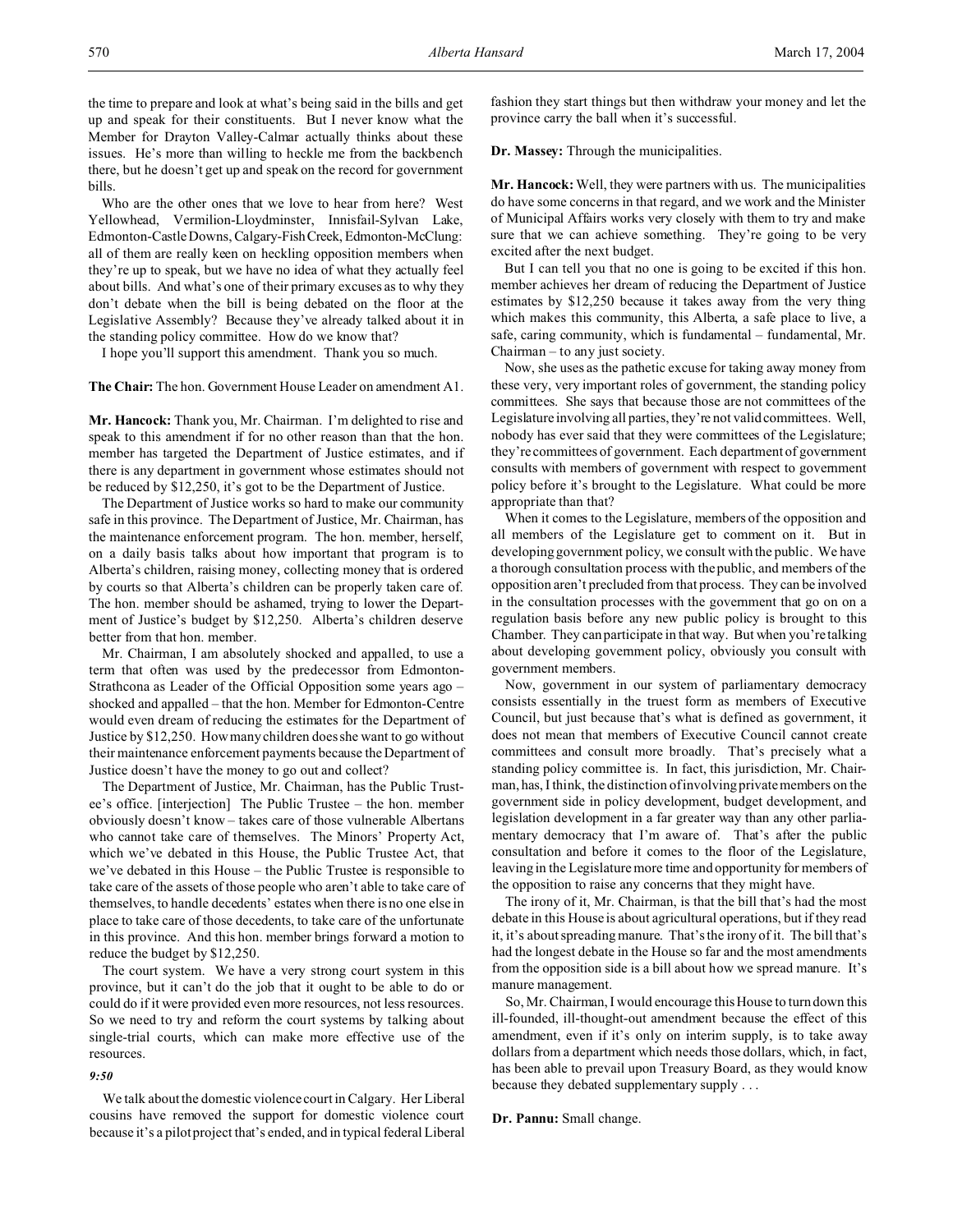**Mr. Hancock:** Small change. The hon. Member for Edmonton-Strathcona calls \$12,250 small change. All I can say, Mr. Chairman, is that I have no idea what his pension is, but it must be a heck of a lot more than any pension I would get.

If \$12,250 is small change, I can tell you what we can do for \$12,250. Let's see; a quick calculation here. We can probably collect \$100,000 for children in Alberta with \$12,250. I'm guessing at that. I'll have to go back and remind myself. Maybe you'll raise the same type of amendment when we bring in our full supply. But with that kind of money, Mr. Chairman, we can do a lot. It's not just a modest amount. It's not a modest amount of money to the Department of Justice; I can tell you that.

I can tell you – and I'll get back to the concept that the hon. member raised about standing policy committees – that the standing policy committee that I report to that's chaired by the hon. Member for Lacombe-Stettler does a phenomenal job. A phenomenal job. What does it do?

**Ms Blakeman:** That may well be. It's taxpayers' money.

**Mr. Hancock:** Darn right it's taxpayers' money, and it should be taxpayers' money because they're getting value.

**Ms Blakeman:** It's an internal government committee.

**Mr. Hancock:** Well, all committees of government are internal government committees. It's not a committee of the Legislature; it's a government committee. It's not a partisan committee; it's a government committee. Well, I shouldn't say that it's not partisan because, of course, it's all members of the governing party that are on it. [interjection] Would you rather that I stopped now? Is that what you're suggesting?

I was making a point about the efficacy of standing policy committees, I believe. Standing policy committees perform a phenomenal function, and I can tell you what they do. You know, I have another committee that perhaps you want to tack onto this agenda, the dollars that are spent on the Justice Policy Advisory Committee. Perhaps the Justice Policy Advisory Committee's budget should be cut as well.

Maybe my travel expenses should be cut. Maybe I shouldn't travel anywhere. The hon. member in Public Accounts asked where I travelled. Well, I think she was surprised to know that I have gone to Nova Scotia for a meeting with justice ministers from across the country. That was on September 10 and 11 of that fatal year.

I went to Nunavut, as a matter of fact Iqaluit, again to meet with justice ministers. The hon. member would probably look at the bills from that and suggest that it was way too high. Well, I can tell you: it's expensive to travel to Nunavut. But it's also expensive not to travel to Nunavut when justice ministers are meeting and talking about the Criminal Code and talking about amendments to the Criminal Code that might protect children by enhancing the laws against child pornography. Now, how do you value that? Are you going to check and see whether I spent \$15 on juice when I was at a meeting when we were talking about passing laws with respect to child pornography, and are you going to try and determine the value of that?

But back to the Justice Policy Advisory Committee, which is a committee of government. I meet with all sorts of people to talk about justice issues. The amendment just talks about taking \$12,250 out of my budget. That could affect all sorts of different things. It doesn't specifically say: with respect to standing policy committees.

But I'd like to come back to standing policy committees because they are one of the most effective tools of government, and I'll tell you why. When we develop policy in the Department of Justice, we've gone out and talked to stakeholders about what barriers to success are, what things are getting in the way of having safe communities. We bring those ideas together; we develop a policy framework; we talk about being a policy-driven organization and policy outcomes for government. Then we bring them back in, and we frame those into a policy discussion. We can take them to a standing policy committee, which has representatives on it from all across this province, something we wouldn't get, actually . . .

**Dr. Massey:** None from the opposition.

**Mr. Hancock:** No, but we do have representatives from Edmonton on that, and the only representatives you have are from Edmonton except for one from Lethbridge.

So the standing policy committee does have representatives from all across the province – all across the province – and they can provide meaningful input from each of their communities about the proposed justice policy initiatives. Then we can take those initiatives back with the benefit of that input and refine it and do a better job of bringing forward better initiatives, and then we can put it in the form of a policy decision with recommendations. We can go back to that standing policy committee, and coming back to that standing policy committee, we can then refine that policy idea and get approval for it. It's the first stage, in fact, before it goes to cabinet. It can have broader input.

#### *10:00*

Many other governments in the parliamentary democracy don't have the benefit of that. They just have cabinet ministers who take policy ideas – I think the federal Liberal government operates in this way. They take their policy ideas, but at the initial stage of policy development they just drop their bills on the House without the benefit of any input from even their own private members.

**Ms Blakeman:** And then they all debate it, yes.

**Mr. Hancock:** Sure, they all debate it but after the decisions are made and the government has determined that it's part of its agenda and it's going to pass the bill.

**Dr. Massey:** How often are bills changed in here?

**Mr. Hancock:** The hon. Member for Edmonton-Mill Woods asks: how often do bills change in here? I can respond to him honestly: every time a good idea is brought to the floor of the House to change that bill. Every single time a good idea is brought to the floor of the House to change that bill. [interjections]

Well, Mr. Chairman, obviously, they don't want to hear any more. They keep interrupting and heckling, so I will cede the floor to someone else. But I hope that hon. members would not acquiesce to the request from the hon. Member for Edmonton-Centre, who so often purports to support maintenance enforcement and other initiatives taken by Justice to help the poor, the unfortunate, and those that need help, the children of this province, and who would want to take \$12,250 out of the Department of Justice so that the Minister of Justice couldn't go to federal/provincial/territorial ministers' meetings and ensure that the Criminal Code of Canada is amended to raise the age of consent, if we're ever successful in that, or to deal with things like conditional sentences or child pornography. She wants to take that out of the governance of this province.

I would ask that members do not support this amendment.

**The Chair:** Hon. members, I have a couple of words to say. I hesitate to even acknowledge the next speaker because Standing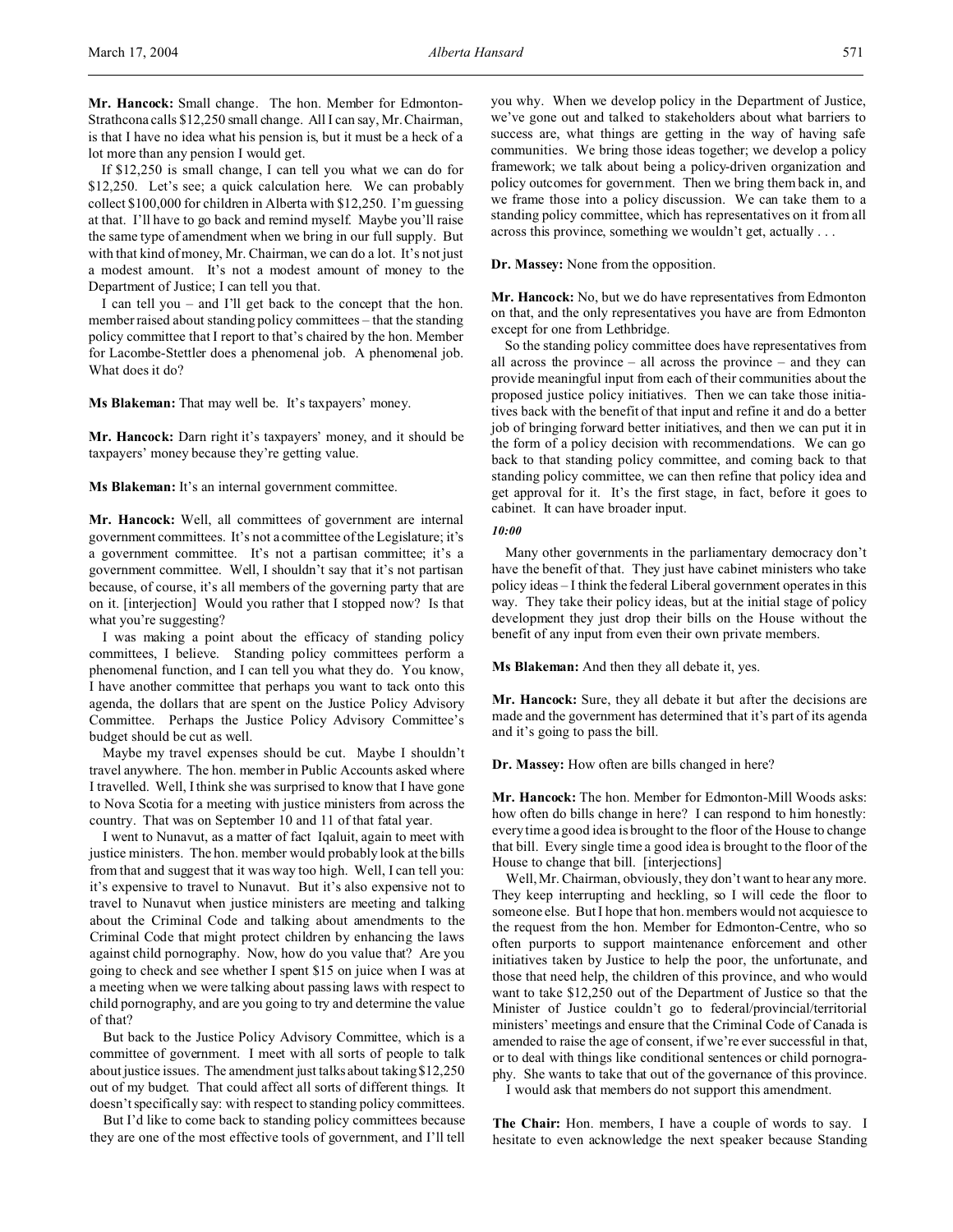But first we must deal with amendment A1 as moved by the hon. Member for Edmonton-Centre.

### [Motion on amendment A1 lost]

**The Chair:** Now for the votes. Hon. members of supply, please realize that we will go through each and every line item, which may take us to the time in which we could have proposed one, which is quarter to 11.

| Agreed to:                                         |               |
|----------------------------------------------------|---------------|
| <b>Legislative Assembly</b>                        |               |
| Support to the Legislative Assembly                |               |
| <b>Operating Expense</b>                           | \$9,700,000   |
| Office of the Auditor General                      |               |
| Operating Expense and                              |               |
| Equipment/Inventory Purchases                      | \$4,400,000   |
| Office of the Ombudsman                            |               |
| <b>Operating Expense</b>                           | \$600,000     |
| Office of the Chief Electoral Officer              |               |
| <b>Operating Expense</b>                           | \$3,400,000   |
| Office of the Ethics Commissioner                  |               |
| <b>Operating Expense</b>                           | \$100,000     |
| Office of the Information and Privacy Commissioner |               |
| <b>Operating Expense</b>                           | \$1,000,000   |
| Government                                         |               |
| Aboriginal Affairs and Northern Development        |               |
| Operating Expense and                              |               |
| <b>Equipment/Inventory Purchases</b>               | \$13,800,000  |
| Agriculture, Food and Rural Development            |               |
| Operating Expense and                              |               |
| <b>Equipment/Inventory Purchases</b>               | \$108,200,000 |
| Children's Services                                |               |
| Operating Expense and                              |               |
|                                                    |               |
| <b>Equipment/Inventory Purchases</b>               | \$184,000,000 |
| <b>Community Development</b>                       |               |
| Operating Expense and                              |               |
| <b>Equipment/Inventory Purchases</b>               | \$215,100,000 |
| Capital Investment                                 | \$200,000     |
| Economic Development                               |               |
| <b>Operating Expense</b>                           | \$14,400,000  |
| Energy                                             |               |
| Operating Expense and                              |               |
| <b>Equipment/Inventory Purchases</b>               | \$50,200,000  |
| Environment                                        |               |
| Operating Expense and                              |               |
| Equipment/Inventory Purchases                      | \$30,900,000  |
| <b>Executive Council</b>                           |               |
| <b>Operating Expense</b>                           | \$6,000,000   |
| Finance                                            |               |
| Operating Expense and                              |               |
| Equipment/Inventory Purchases                      | \$18,500,000  |
| Nonbudgetary Disbursements                         | \$18,400,000  |
| Gaming                                             |               |
| <b>Operating Expense</b>                           | \$50,500,000  |
| Lottery Fund Payments                              | \$313,600,000 |

| Government Services<br>Operating Expense and              |                             |
|-----------------------------------------------------------|-----------------------------|
| Equipment/Inventory Purchases                             | \$59,300,000                |
| <b>Health and Wellness</b>                                |                             |
| Operating Expense and                                     |                             |
| Equipment/Inventory Purchases                             | \$1,997,000,000             |
| Capital Investment                                        | \$5,700,000                 |
| Human Resources and Employment                            |                             |
| Operating Expense and                                     |                             |
| Equipment/Inventory Purchases                             | \$286,900,000               |
| Infrastructure                                            |                             |
| Operating Expense and                                     |                             |
| Equipment/Inventory Purchases                             | \$383,800,000               |
| Capital Investment                                        | \$16,900,000                |
| Innovation and Science                                    |                             |
| Operating Expense and                                     |                             |
| Equipment/Inventory Purchases                             | \$46,200,000                |
| Capital Investment                                        | \$6,000,000                 |
| International and Intergovernmental Relations             |                             |
| Operating Expense and                                     |                             |
| Equipment/Inventory Purchases                             | \$2,300,000                 |
| Justice                                                   |                             |
| Operating Expense and                                     |                             |
| Equipment/Inventory Purchases                             | \$70,500,000                |
| 10:10                                                     |                             |
| Learning                                                  |                             |
| Operating Expense and                                     |                             |
| Equipment/Inventory Purchases                             | \$949,200,000               |
| Nonbudgetary Disbursements                                | \$48,000,000                |
| Municipal Affairs                                         |                             |
| Operating Expense and                                     |                             |
| Equipment/Inventory Purchases                             | \$29,3000,000               |
| Revenue                                                   |                             |
| Operating Expense and                                     |                             |
| Equipment/Inventory Purchases                             | \$12,500,000                |
| Seniors                                                   |                             |
| Operating Expense and                                     |                             |
| Equipment/Inventory Purchases                             | \$101,600,000               |
| Solicitor General                                         |                             |
| Operating Expense and                                     |                             |
| Equipment/Inventory Purchases                             | \$84,100,000                |
| Sustainable Resource Development<br>Operating Expense and |                             |
| <b>Equipment/Inventory Purchases</b>                      |                             |
| Capital Investment                                        | \$49,300,000<br>\$3,000,000 |
| Transportation                                            |                             |
| Operating Expense and                                     |                             |
| Equipment/Inventory Purchases                             | \$265,600,000               |
| Capital Investment                                        | \$101,700,000               |
|                                                           |                             |
| The Chair: Apparently, I've run out of numbers to read.   |                             |

The hon. Government House Leader.

**Mr. Hancock:** Thank you, Mr. Chairman, and none too soon. I would move that the Committee of Supply rise and report the estimates for interim supply.

[Motion carried]

[The Deputy Speaker in the chair]